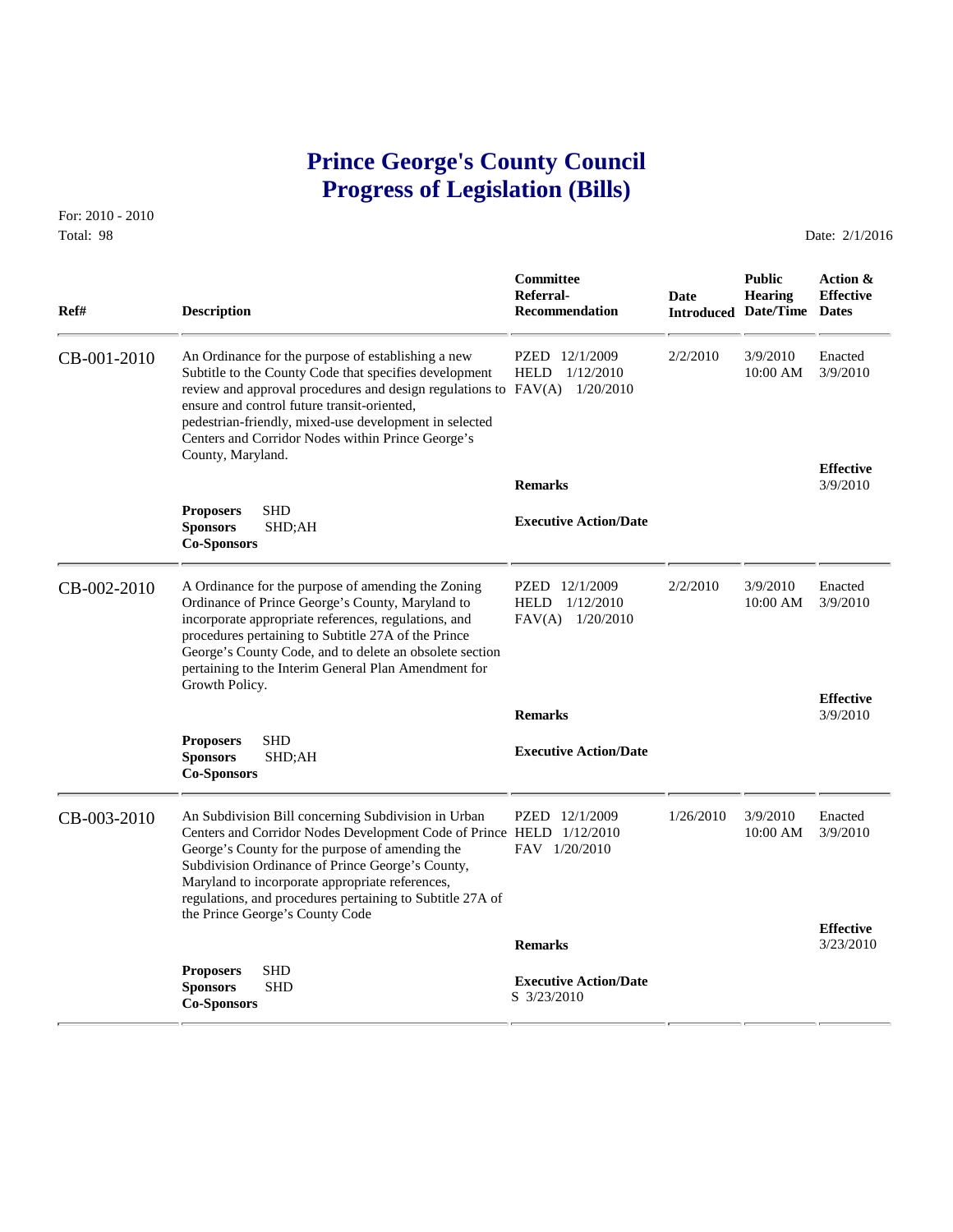### **For: 2010-2010 Prince George's County Council** Page 2 of 22<br> **Formal Page 2** of 22<br> **Prince George's County Council** Page 2 of 22<br> **Progress of Legislation (Bills)** Date: 2/1/2016 **Total: 98 Progress of Legislation (Bills)**

| Ref#<br>CB-004-2010 | <b>Description</b><br>An Act amending the Prince George's County<br>Classification Plan in order to create a generic Public<br>Safety Recruit class of work                                                                                                                                                  | <b>Committee</b><br>Referral-<br><b>Recommendation</b><br>PSFM 2/2/2010<br>HELD 3/3/2010 | <b>Date</b> | <b>Public</b><br><b>Hearing</b><br><b>Introduced Date/Time</b> | Action &<br><b>Effective</b><br><b>Dates</b> |
|---------------------|--------------------------------------------------------------------------------------------------------------------------------------------------------------------------------------------------------------------------------------------------------------------------------------------------------------|------------------------------------------------------------------------------------------|-------------|----------------------------------------------------------------|----------------------------------------------|
|                     | CO. EXEC.<br><b>Proposers</b><br><b>Sponsors</b><br><b>Co-Sponsors</b>                                                                                                                                                                                                                                       | <b>Remarks</b><br><b>Executive Action/Date</b>                                           |             |                                                                | <b>Effective</b>                             |
| CB-005-2010         | An Ordinance concerning the M-X-T Zone for the<br>purpose of extending the time for abrogation of certain<br>provisions of Section 27-547(b) of the Zoning Ordinance FAV                                                                                                                                     | PZED 2/2/2010<br><b>HELD</b><br>2/17/2010<br>3/3/2010                                    | 3/16/2010   | 4/27/2010<br>1:30 PM                                           | Enacted<br>4/27/2010                         |
|                     | <b>SHD</b><br><b>Proposers</b><br><b>Sponsors</b><br><b>SHD</b><br><b>Co-Sponsors</b>                                                                                                                                                                                                                        | <b>Remarks</b><br><b>Executive Action/Date</b>                                           |             |                                                                | <b>Effective</b><br>6/11/2010                |
| CB-006-2010         | An Ordinance concerning validity periods for Detailed<br>Site Plans and Specific Design Plans for the purpose of<br>temporarily suspending or tolling the validity period of<br>all approved applications for Detailed Site Plans and<br>Specific Design Plans with a valid status as of January 1,<br>2010. | PZED 2/2/2010<br><b>HELD</b><br>2/17/2010<br>3/3/2010<br><b>HELD</b><br>3/31/2010<br>FAV | 6/8/2010    | 7/13/2010<br>10:00 AM                                          | Enacted<br>7/13/2010                         |
|                     | M-NCPPC<br><b>Proposers</b><br><b>Sponsors</b><br>SHD;IT<br><b>Co-Sponsors</b>                                                                                                                                                                                                                               | <b>Remarks</b><br><b>Executive Action/Date</b>                                           |             |                                                                | <b>Effective</b><br>7/13/2010                |
| CB-007-2010         | A Subdivision bill concerning validity periods for<br>Preliminary Plans of Subdivision for the purpose of<br>temporarily suspending or tolling the validity period of<br>all approved applications for Preliminary Plans of<br>Subdivision with a valid status as of January 1, 2010.                        | PZED 2/2/2010<br><b>HELD</b><br>2/17/2010<br>3/3/2010<br><b>HELD</b><br>FAV<br>3/31/2010 | 6/8/2010    | 7/13/2010<br>10:00 AM                                          | Enacted<br>7/13/2010                         |
|                     | <b>Proposers</b><br>M-NCPPC<br><b>Sponsors</b><br>SHD;IT<br><b>Co-Sponsors</b>                                                                                                                                                                                                                               | <b>Remarks</b><br><b>Executive Action/Date</b><br>S 7/27/2010                            |             |                                                                | <b>Effective</b><br>7/27/2010                |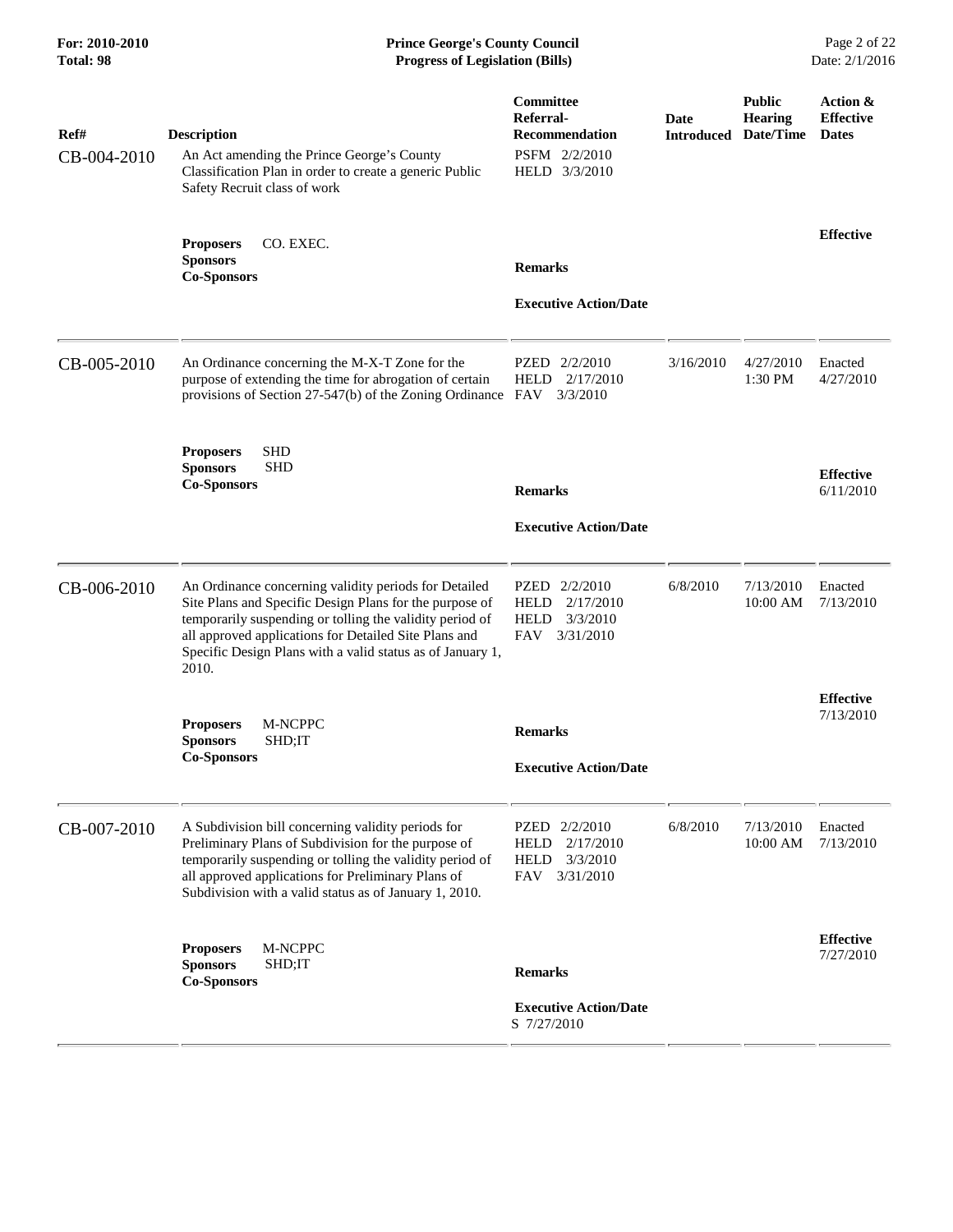### **For: 2010-2010 Prince George's County Council** Page 3 of 22<br> **Forms Prince George's County Council** Page 3 of 22<br> **Progress of Legislation (Bills)** Date: 2/1/2016 **Total: 98 Progress of Legislation (Bills)**

| Ref#<br>CB-008-2010 | <b>Description</b><br>An Act concerning the consumption and possession of<br>alcoholic beverages in public for the purpose of amending HELD 3/3/2010<br>provisions of the County Code to revise the penalty for<br>the consumption and possession of alcoholic beverages in<br>public.                                                                                                        | Committee<br>Referral-<br><b>Recommendation</b><br>PSFM 2/23/2010 | Date<br><b>Introduced</b> | <b>Public</b><br><b>Hearing</b><br>Date/Time | Action &<br><b>Effective</b><br><b>Dates</b> |
|---------------------|-----------------------------------------------------------------------------------------------------------------------------------------------------------------------------------------------------------------------------------------------------------------------------------------------------------------------------------------------------------------------------------------------|-------------------------------------------------------------------|---------------------------|----------------------------------------------|----------------------------------------------|
|                     |                                                                                                                                                                                                                                                                                                                                                                                               | <b>Remarks</b>                                                    |                           |                                              | <b>Effective</b>                             |
|                     | <b>Proposers</b><br>WC;TD<br><b>Sponsors</b><br><b>Co-Sponsors</b>                                                                                                                                                                                                                                                                                                                            | <b>Executive Action/Date</b>                                      |                           |                                              |                                              |
| CB-009-2010         | An Act creating a property tax credit and enhanced<br>property tax credit against the County property tax<br>imposed on real property owned or leased by business<br>entities, and on personal property owned by business<br>entities, that meet certain requirements related to the<br>creation of new jobs; and generally providing for a new<br>jobs tax credit as authorized by State law | PSFM 3/2/2010<br>$FAV(A)$ 6/9/2010                                | 6/15/2010                 | 7/13/2010<br>10:00 AM                        | Enacted<br>7/13/2010                         |
|                     |                                                                                                                                                                                                                                                                                                                                                                                               | <b>Remarks</b>                                                    |                           |                                              | <b>Effective</b><br>9/13/2010                |
|                     | CO. EXEC.<br><b>Proposers</b><br><b>Sponsors</b><br>TD;AH;IT;CE;SHD<br><b>Co-Sponsors</b>                                                                                                                                                                                                                                                                                                     | <b>Executive Action/Date</b><br>S 7/27/2010                       |                           |                                              |                                              |
| CB-010-2010         | An Act concerning the Prince George's County Arts and<br>Entertainment District - Real Property Tax Credit for the<br>purpose of approving a real property tax credit for<br>qualifying residing artists and for arts and entertainment<br>enterprises; and generally relating to a real property tax<br>credit.                                                                              | PSFM 3/2/2010<br>$FAV(A)$ 4/7/2010                                | 4/27/2010                 | 5/18/2010<br>10:00 AM                        | Enacted<br>5/18/2010                         |
|                     |                                                                                                                                                                                                                                                                                                                                                                                               | <b>Remarks</b>                                                    |                           |                                              | <b>Effective</b>                             |
|                     | WC<br><b>Proposers</b><br>WC;TD<br><b>Sponsors</b><br><b>Co-Sponsors</b>                                                                                                                                                                                                                                                                                                                      | <b>Executive Action/Date</b><br>S 5/27/2010                       |                           |                                              | 7/12/2010                                    |
| CB-011-2010         | An Act concerning Supplementary Appropriations in the PSFM 3/30/2010<br>Approved Fiscal Year 2010 Capital Budget for the<br>purpose of providing a supplementary appropriation to<br>the Waste Transfer Station capital project (\$11,675,000)                                                                                                                                                |                                                                   |                           |                                              |                                              |
|                     |                                                                                                                                                                                                                                                                                                                                                                                               | <b>Remarks</b>                                                    |                           |                                              | <b>Effective</b>                             |
|                     | <b>Proposers</b><br>CO. EXEC.<br><b>Sponsors</b><br><b>Co-Sponsors</b>                                                                                                                                                                                                                                                                                                                        | <b>Executive Action/Date</b>                                      |                           |                                              |                                              |
| CB-012-2010         | An Act concerning the issuance and sale of General<br>Obligation Bonds to finance the Waste Transfer Station<br>capital project in an amount not to exceed Nineteen<br>Million Six Hundred Seventy-Five Thousand Dollars<br>(\$19,675,000)                                                                                                                                                    | PSFM 3/30/2010<br>FAV 7/7/2010                                    | 7/13/2010                 | 9/7/2010<br>10:00 AM                         | Enacted<br>9/7/2010                          |
|                     | CO. EXEC.<br><b>Proposers</b><br><b>Sponsors</b><br>CE;IT;AH                                                                                                                                                                                                                                                                                                                                  | <b>Remarks</b>                                                    |                           |                                              | <b>Effective</b><br>11/12/2010               |
|                     | <b>Co-Sponsors</b>                                                                                                                                                                                                                                                                                                                                                                            | <b>Executive Action/Date</b><br>S 9/27/2010                       |                           |                                              |                                              |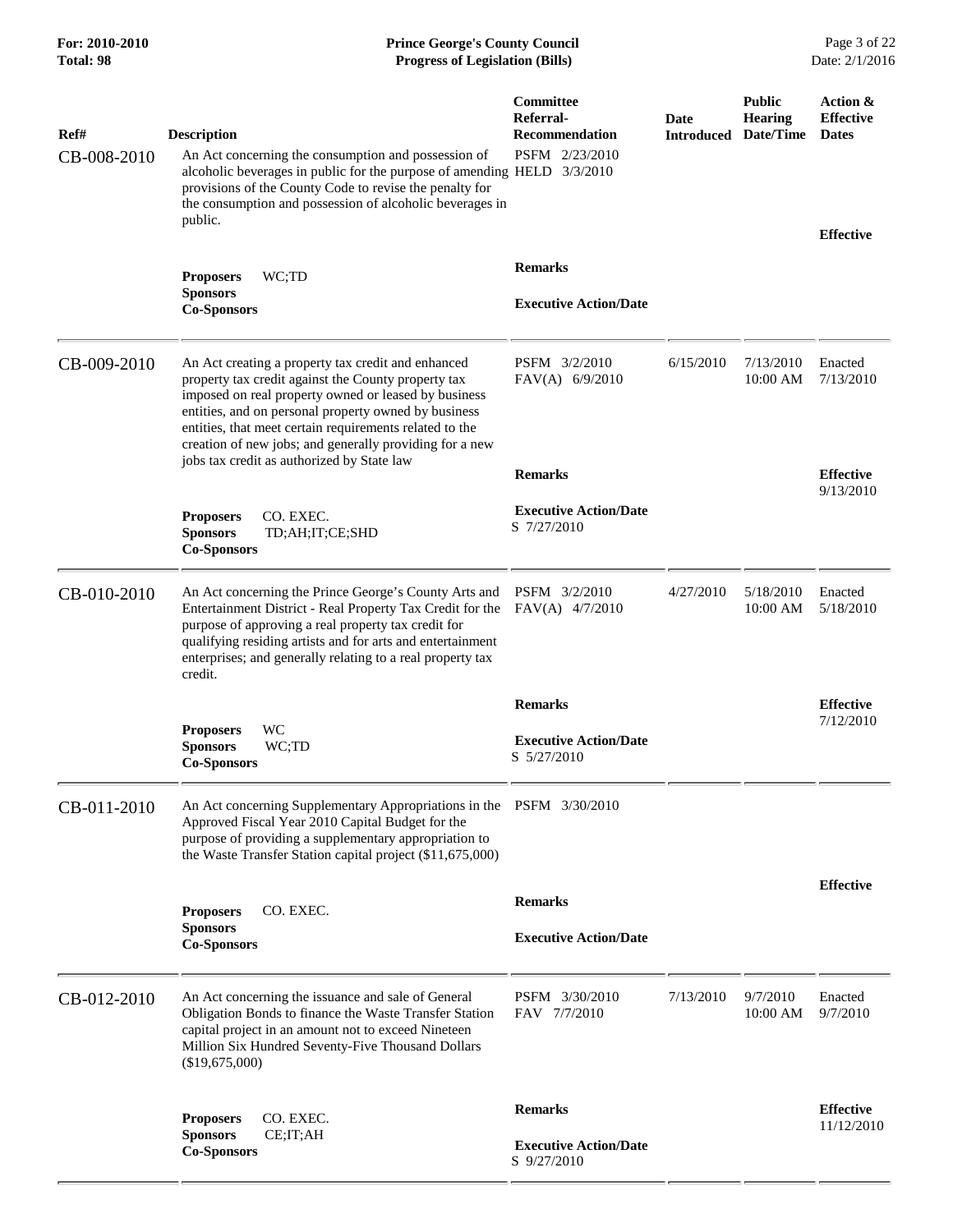| For: 2010-2010<br>Total: 98 | <b>Prince George's County Council</b><br><b>Progress of Legislation (Bills)</b>                                                                                                                                                                                                                                                                                                             |                                                                                          | Page 4 of 22<br>Date: 2/1/2016         |                                                               |                                                                      |
|-----------------------------|---------------------------------------------------------------------------------------------------------------------------------------------------------------------------------------------------------------------------------------------------------------------------------------------------------------------------------------------------------------------------------------------|------------------------------------------------------------------------------------------|----------------------------------------|---------------------------------------------------------------|----------------------------------------------------------------------|
| Ref#<br>CB-013-2010         | <b>Description</b><br>An Ordinance for the purpose of temporarily amending<br>the requirements for the approval of a Regulating Plan in<br>Prince George's County                                                                                                                                                                                                                           | <b>Committee</b><br>Referral-<br><b>Recommendation</b><br>PZED 3/30/2010<br>FAV 4/7/2010 | Date<br><b>Introduced</b><br>4/20/2010 | <b>Public</b><br>Hearing<br>Date/Time<br>5/11/2010<br>1:30 PM | Action &<br><b>Effective</b><br><b>Dates</b><br>Enacted<br>5/11/2010 |
|                             | <b>SHD</b><br><b>Proposers</b><br><b>SHD</b><br><b>Sponsors</b><br><b>Co-Sponsors</b>                                                                                                                                                                                                                                                                                                       | <b>Remarks</b><br><b>Executive Action/Date</b>                                           |                                        |                                                               | <b>Effective</b><br>5/11/2010                                        |
| CB-014-2010                 | An Ordinance concerning Mixed Use and Comprehensive PZED 4/6/2010<br>Design Zones for the purpose of authorizing certain<br>density limitations in Mixed Use and Comprehensive<br>Design Zones.                                                                                                                                                                                             | $FAV(A)$ 4/21/2010                                                                       | 4/27/2010                              | 6/1/2010<br>10:00 AM                                          | Enacted<br>6/1/2010                                                  |
|                             | TD<br><b>Proposers</b><br>TD<br><b>Sponsors</b><br><b>Co-Sponsors</b>                                                                                                                                                                                                                                                                                                                       | <b>Remarks</b><br><b>Executive Action/Date</b>                                           |                                        |                                                               | <b>Effective</b><br>7/16/2010                                        |
| CB-015-2010                 | An Act concerning Conservation Easements for the<br>purpose of prohibiting conservation easements on<br>publicly owned property.                                                                                                                                                                                                                                                            | PZED 4/6/2010                                                                            |                                        |                                                               |                                                                      |
|                             | <b>Proposers</b><br>TD<br><b>Sponsors</b><br><b>Co-Sponsors</b>                                                                                                                                                                                                                                                                                                                             | <b>Remarks</b><br><b>Executive Action/Date</b>                                           |                                        |                                                               | <b>Effective</b>                                                     |
| CB-016-2010                 | An Ordinance concerning Maryland -National Capital<br>Park and Planning Commission - Prince George's County FAV<br>District Council – Delegation of Powers for the purpose<br>of allowing the governing body of a municipal<br>corporation to exercise certain powers of the District<br>Council, subject to certain limitations.                                                           | PZED 4/6/2010<br>4/21/2010                                                               | 4/27/2010                              | 6/1/2010<br>10:00 AM                                          | Enacted<br>6/8/2010                                                  |
|                             |                                                                                                                                                                                                                                                                                                                                                                                             | <b>Remarks</b>                                                                           |                                        |                                                               | <b>Effective</b>                                                     |
|                             | TD;IT;EO<br><b>Proposers</b><br><b>Sponsors</b><br>TD;IT;EO<br><b>Co-Sponsors</b>                                                                                                                                                                                                                                                                                                           | <b>Executive Action/Date</b>                                                             |                                        |                                                               | 7/23/2010                                                            |
| CB-017-2010                 | Corrective Bill – Adult Book Stores and/or Adult Video<br>Stores for the purpose of amending the zoning ordinance<br>to extend the time period that adult book stores and/or<br>adult video stores may continue in operation; making a<br>certain technical correction as set forth in CB-28-2009;<br>and generally relating to making an amendment to correct<br>an omission in CB-28-2009 | <b>PZED</b><br>4/13/2010<br>FAV<br>4/21/2010                                             | 4/27/2010                              | 6/1/2010<br>10:00 AM                                          | Enacted<br>6/1/2010                                                  |
|                             |                                                                                                                                                                                                                                                                                                                                                                                             | <b>Remarks</b>                                                                           |                                        |                                                               | <b>Effective</b><br>7/16/2010                                        |
|                             | TD<br><b>Proposers</b><br><b>Sponsors</b><br>TD<br><b>Co-Sponsors</b>                                                                                                                                                                                                                                                                                                                       | <b>Executive Action/Date</b>                                                             |                                        |                                                               |                                                                      |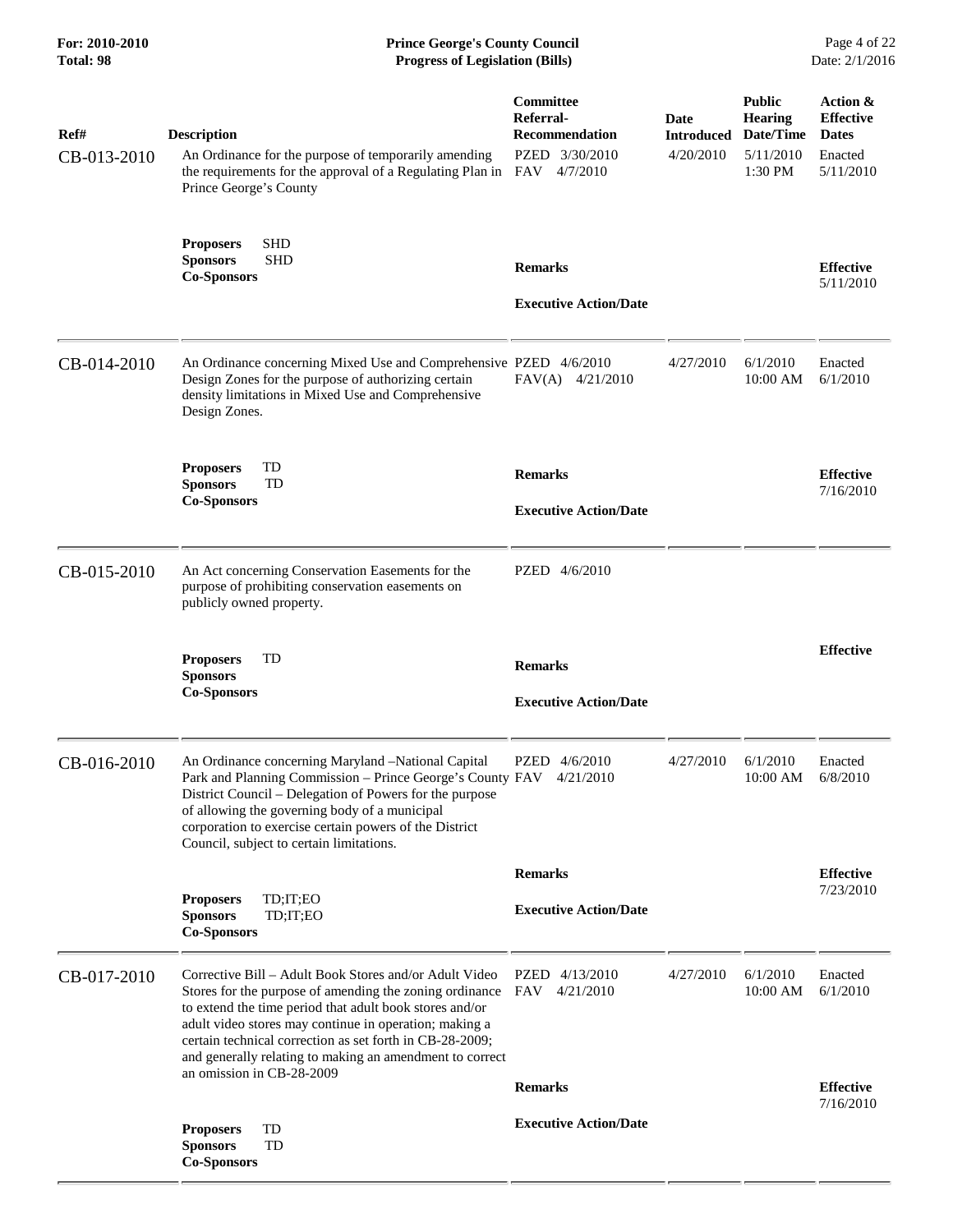| Ref#<br>CB-018-2010 | <b>Description</b><br>An Act amending the Prince George's County<br>Classification Plan to add the position of Crew<br>Supervisor to the Prince George's County Correctional<br>Officers' Association, Inc. (PGCOA) (Civilian Unit)                                                         | Committee<br>Referral-<br><b>Recommendation</b><br>PSFM 4/13/2010<br>HELD 4/21/2010<br>FAV 6/9/2010 | Date<br><b>Introduced</b><br>6/15/2010 | <b>Public</b><br><b>Hearing</b><br>Date/Time<br>7/13/2010<br>10:00 AM | Action &<br><b>Effective</b><br><b>Dates</b><br>Enacted<br>7/13/2010 |
|---------------------|---------------------------------------------------------------------------------------------------------------------------------------------------------------------------------------------------------------------------------------------------------------------------------------------|-----------------------------------------------------------------------------------------------------|----------------------------------------|-----------------------------------------------------------------------|----------------------------------------------------------------------|
|                     | CO. EXEC.<br><b>Proposers</b><br><b>Sponsors</b><br>TD;AH<br><b>Co-Sponsors</b>                                                                                                                                                                                                             | <b>Remarks</b><br>Retroactive to July 1, 2007<br><b>Executive Action/Date</b><br>S 7/27/2010        |                                        |                                                                       | <b>Effective</b><br>9/13/2010                                        |
| CB-019-2010         | An Ordinance making clarifying amendments to the<br>requirements for eating or drinking establishments.                                                                                                                                                                                     | PZED 4/13/2010<br>$FAV(A)$ 4/21/2010                                                                | 4/27/2010                              | 6/1/2010<br>10:00 AM                                                  | Enacted<br>6/8/2010                                                  |
|                     | TD<br><b>Proposers</b><br><b>Sponsors</b><br>TD<br><b>Co-Sponsors</b>                                                                                                                                                                                                                       | <b>Remarks</b><br><b>Executive Action/Date</b>                                                      |                                        |                                                                       | <b>Effective</b><br>7/23/2010                                        |
| CB-020-2010         | An Act concerning an Interproject Transfer of<br>Appropriations in the Approved Fiscal Year 2009 Capital FAV 4/21/2010<br>Budget for the purpose of transferring appropriations to<br>the Greenbelt Middle School Renovation project and the<br>Hyattsville Area Elementary School project. | PSFM 4/13/2010                                                                                      | 5/4/2010                               | 6/1/2010<br>10:00 AM                                                  | Enacted<br>6/1/2010                                                  |
|                     | CO. EXEC.<br><b>Proposers</b><br><b>Sponsors</b><br>TD;AH;SHD;EO;WC;IT<br><b>Co-Sponsors</b>                                                                                                                                                                                                | <b>Remarks</b><br><b>Executive Action/Date</b><br>S 6/15/2010                                       |                                        |                                                                       | <b>Effective</b><br>7/30/2010                                        |
| CB-021-2010         | An Act concerning an Interproject Transfer of<br>Appropriations in the Approved Fiscal Year 2010 Capital FAV 4/21/2010<br>Budget for the purpose of transferring appropriations to<br>the Fairwood Elementary School project and the<br>Crossland High School Auditorium project.           | PSFM 4/13/2010                                                                                      | 5/4/2010                               | 6/1/2010<br>10:00 AM                                                  | Enacted<br>6/1/2010                                                  |
|                     | CO. EXEC.<br><b>Proposers</b><br><b>Sponsors</b><br>TK;CE;IT;AH;SHD<br><b>Co-Sponsors</b>                                                                                                                                                                                                   | <b>Remarks</b><br><b>Executive Action/Date</b><br>S 6/15/2010                                       |                                        |                                                                       | <b>Effective</b><br>7/30/2010                                        |
| CB-022-2010         | An Ordinance amending the requirements for pawnshops. PZED 4/20/2010                                                                                                                                                                                                                        | FAV(A) 5/5/2010                                                                                     | 5/18/2010                              | 6/22/2010<br>10:00 AM                                                 | Enacted<br>6/22/2010                                                 |
|                     | CE<br><b>Proposers</b><br><b>Sponsors</b><br>CE;TK;MB;TD;SHD;EO<br><b>Co-Sponsors</b>                                                                                                                                                                                                       |                                                                                                     |                                        |                                                                       |                                                                      |
|                     |                                                                                                                                                                                                                                                                                             | <b>Remarks</b>                                                                                      |                                        |                                                                       | <b>Effective</b><br>8/6/2010                                         |
|                     |                                                                                                                                                                                                                                                                                             | <b>Executive Action/Date</b>                                                                        |                                        |                                                                       |                                                                      |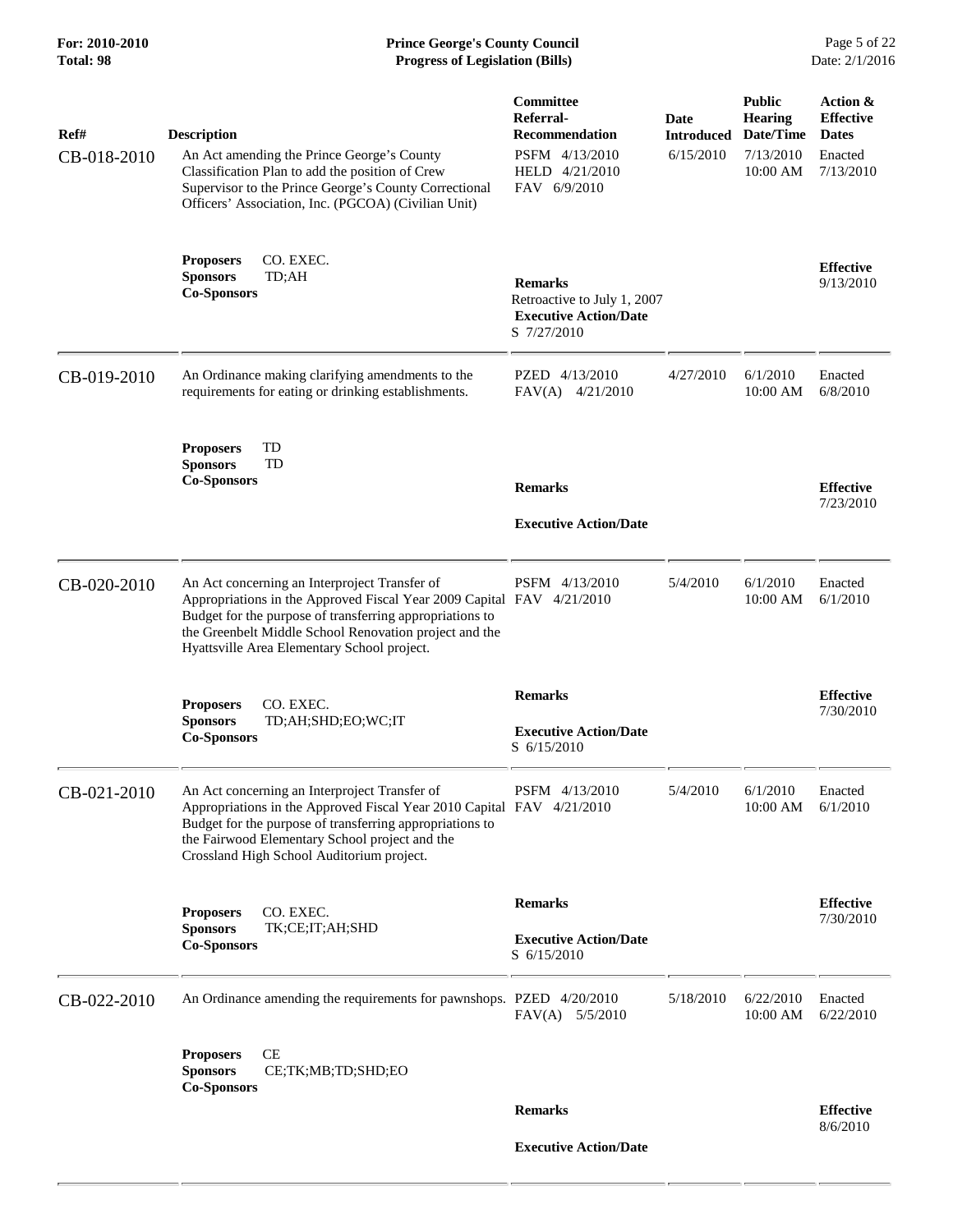| Ref#<br>CB-023-2010 | <b>Description</b><br>An Act amending the insurance requirements for tow<br>trucks operating in Prince George's County                                                                                                                                                                                                                                                                                                                                                    | <b>Committee</b><br>Referral-<br><b>Recommendation</b><br>THE 4/20/2010<br>FAV 6/10/2010     | Date<br><b>Introduced</b><br>6/15/2010 | <b>Public</b><br><b>Hearing</b><br>Date/Time<br>7/13/2010<br>10:00 AM | Action &<br><b>Effective</b><br><b>Dates</b><br>Enacted<br>7/13/2010 |
|---------------------|---------------------------------------------------------------------------------------------------------------------------------------------------------------------------------------------------------------------------------------------------------------------------------------------------------------------------------------------------------------------------------------------------------------------------------------------------------------------------|----------------------------------------------------------------------------------------------|----------------------------------------|-----------------------------------------------------------------------|----------------------------------------------------------------------|
|                     | CE<br><b>Proposers</b><br><b>CE</b><br><b>Sponsors</b><br><b>Co-Sponsors</b>                                                                                                                                                                                                                                                                                                                                                                                              | <b>Remarks</b><br><b>Executive Action/Date</b><br>S 7/27/2010                                |                                        |                                                                       | <b>Effective</b><br>9/13/2010                                        |
| CB-024-2010         | An Ordinance amending the regulations for the parking<br>of boats and boat trailers in residential areas.                                                                                                                                                                                                                                                                                                                                                                 | PZED 4/27/2010<br>$FAV(A)$ 5/5/2010                                                          | 5/18/2010                              | 6/22/2010<br>10:00 AM                                                 | Enacted<br>6/22/2010                                                 |
|                     | <b>Proposers</b><br>MВ<br><b>Sponsors</b><br>MB;TD;AH<br><b>Co-Sponsors</b>                                                                                                                                                                                                                                                                                                                                                                                               | <b>Remarks</b><br><b>Executive Action/Date</b>                                               |                                        |                                                                       | <b>Effective</b><br>8/6/2010                                         |
| CB-025-2010         | An Act approving an amendment of the labor agreement<br>by and between Prince George's County, Maryland and<br>Prince George's County Correctional Officers'<br>Association, Inc. (Correctional Officers), July 1, 2007<br>through June 30, 2009                                                                                                                                                                                                                          | PSFM 5/4/2010<br>$FAV(A)$ 6/9/2010                                                           | 6/15/2010                              | 7/13/2010<br>10:00 AM                                                 | Enacted<br>7/13/2010                                                 |
|                     | CO. EXEC.<br><b>Proposers</b><br><b>Sponsors</b><br>TD;AH;IT<br><b>Co-Sponsors</b>                                                                                                                                                                                                                                                                                                                                                                                        | <b>Remarks</b><br>Retroactive to July 1, 2007<br><b>Executive Action/Date</b><br>S 7/27/2010 |                                        |                                                                       | <b>Effective</b><br>9/13/2010                                        |
| CB-026-2010         | An Act updating the overall ordinance; amending the<br>process for requesting impacts to regulated areas to apply C.O.W. 5/18/2010<br>countywide; clarifying the definition of regulated streams FAV(A) 6/8/2010<br>and their associated buffers; amending submittal<br>requirements for minor, major and conservation<br>subdivisions; and implementing the recommendations of<br>the Countywide Green Infrastructure Functional Master<br>Plan, approved June 14, 2005. | PZED 5/11/2010<br><b>Remarks</b>                                                             | 6/8/2010                               | 7/13/2010<br>10:00 AM 7/13/2010                                       | Enacted<br><b>Effective</b><br>9/1/2010                              |
|                     | M-NCPPC<br><b>Proposers</b><br>TD;IT;EO<br><b>Sponsors</b><br><b>Co-Sponsors</b>                                                                                                                                                                                                                                                                                                                                                                                          | <b>Executive Action/Date</b><br>S 7/27/2010                                                  |                                        |                                                                       |                                                                      |

 $\overline{a}$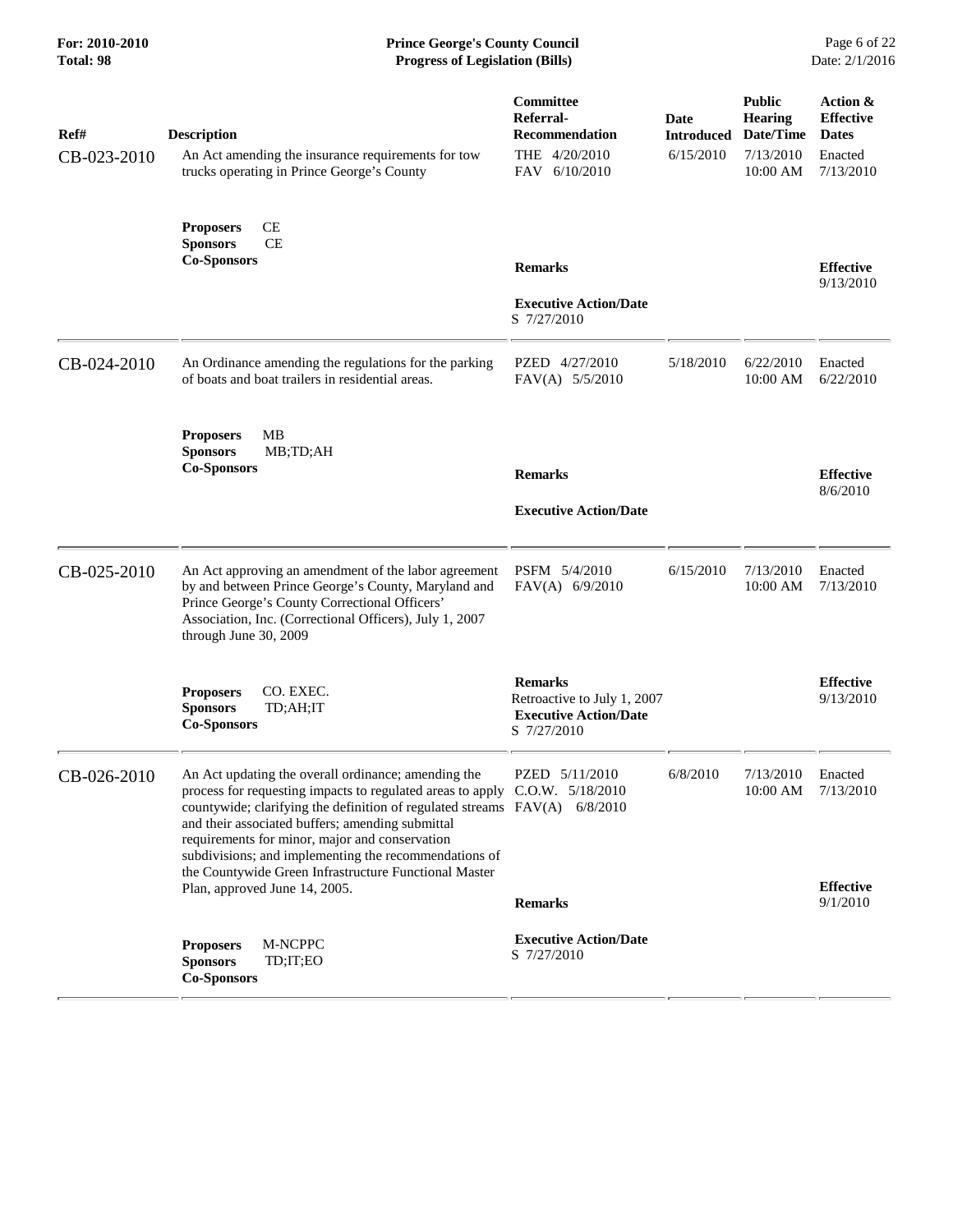| Ref#<br>CB-027-2010 | <b>Description</b><br>An Act updating the overall ordinance, clarifying design<br>criteria concerning woodland, wildlife habitat and tree<br>canopy conservation; including provisions for variances<br>under certain circumstances; and implementing the<br>recommendations of the Countywide Green Infrastructure<br>Functional Master Plan, approved June 14, 2005. | Committee<br>Referral-<br><b>Recommendation</b><br>THE $5/11/2010$<br>C.O.W. 5/18/2010<br>FAV(A) $6/15/2010$ | <b>Date</b><br><b>Introduced</b><br>6/15/2010 | <b>Public</b><br><b>Hearing</b><br>Date/Time<br>7/13/2010<br>10:00 AM | Action &<br><b>Effective</b><br><b>Dates</b><br>Enacted<br>7/13/2010 |
|---------------------|------------------------------------------------------------------------------------------------------------------------------------------------------------------------------------------------------------------------------------------------------------------------------------------------------------------------------------------------------------------------|--------------------------------------------------------------------------------------------------------------|-----------------------------------------------|-----------------------------------------------------------------------|----------------------------------------------------------------------|
|                     | M-NCPPC<br><b>Proposers</b><br><b>Sponsors</b><br>TD;EO                                                                                                                                                                                                                                                                                                                | <b>Remarks</b>                                                                                               |                                               |                                                                       | <b>Effective</b><br>9/1/2010                                         |
|                     | <b>Co-Sponsors</b>                                                                                                                                                                                                                                                                                                                                                     | <b>Executive Action/Date</b><br>S 7/27/2010                                                                  |                                               |                                                                       |                                                                      |
| CB-028-2010         | An Ordinance updating the overall ordinance; clarifying<br>the requirements related to Subtitle 25, Division 2 The<br>Woodland and Wildlife Conservation Ordinance and<br>Subtitle 25, Division 3, The Tree Canopy Coverage<br>Ordinance; adding a process for requesting and evaluating                                                                               | PZED 5/11/2010<br>$C.0.W.$ $5/18/2010$<br>$FAV(A)$ 6/15/2010                                                 | 6/15/2010                                     | 7/13/2010<br>10:00 AM                                                 | Enacted<br>7/13/2010                                                 |
|                     | impacts to regulated environmental features; amending<br>submittal requirements; and implementing the<br>recommendations of the Countywide Green Infrastructure<br>Functional Master Plan, approved June 14, 2005.                                                                                                                                                     | <b>Remarks</b>                                                                                               |                                               |                                                                       | <b>Effective</b><br>9/1/2010                                         |
|                     | M-NCPPC<br><b>Proposers</b><br><b>Sponsors</b><br>TD;EO<br><b>Co-Sponsors</b>                                                                                                                                                                                                                                                                                          | <b>Executive Action/Date</b>                                                                                 |                                               |                                                                       |                                                                      |
| CB-029-2010         | An Act clarifying provisions of the Purchase of<br>Development Rights Program relating to woodland<br>conservation                                                                                                                                                                                                                                                     | THE $5/11/2010$<br>$C.0.W.$ $5/18/2010$<br>$FAV(A)$ 6/15/2010                                                | 6/15/2010                                     | 7/13/2010<br>10:00 AM                                                 | Enacted<br>7/13/2010                                                 |
|                     | M-NCPPC<br><b>Proposers</b><br><b>Sponsors</b><br>TD;EO<br><b>Co-Sponsors</b>                                                                                                                                                                                                                                                                                          | <b>Remarks</b>                                                                                               |                                               |                                                                       | <b>Effective</b><br>9/1/2010                                         |
|                     |                                                                                                                                                                                                                                                                                                                                                                        | <b>Executive Action/Date</b><br>S 7/27/2010                                                                  |                                               |                                                                       |                                                                      |
| CB-030-2010         | An Act concerning Housing and Property Standards and<br>Anti-Litter and Weed Ordinance for the purpose of<br>revising certain definitions to conform to the revisions<br>proposed to the Woodland and Wildlife Habitat<br><b>Conservation Ordinance</b>                                                                                                                | THE $5/11/2010$<br>$C.0.W.$ $5/18/2010$                                                                      | 6/15/2010                                     | 7/13/2010<br>10:00 AM                                                 | Enacted<br>7/13/2010                                                 |
|                     | M-NCPPC<br><b>Proposers</b>                                                                                                                                                                                                                                                                                                                                            | <b>Remarks</b>                                                                                               |                                               |                                                                       | <b>Effective</b><br>9/1/2010                                         |
|                     | <b>Sponsors</b><br>TD;IT;EO<br><b>Co-Sponsors</b>                                                                                                                                                                                                                                                                                                                      | <b>Executive Action/Date</b><br>S 7/27/2010                                                                  |                                               |                                                                       |                                                                      |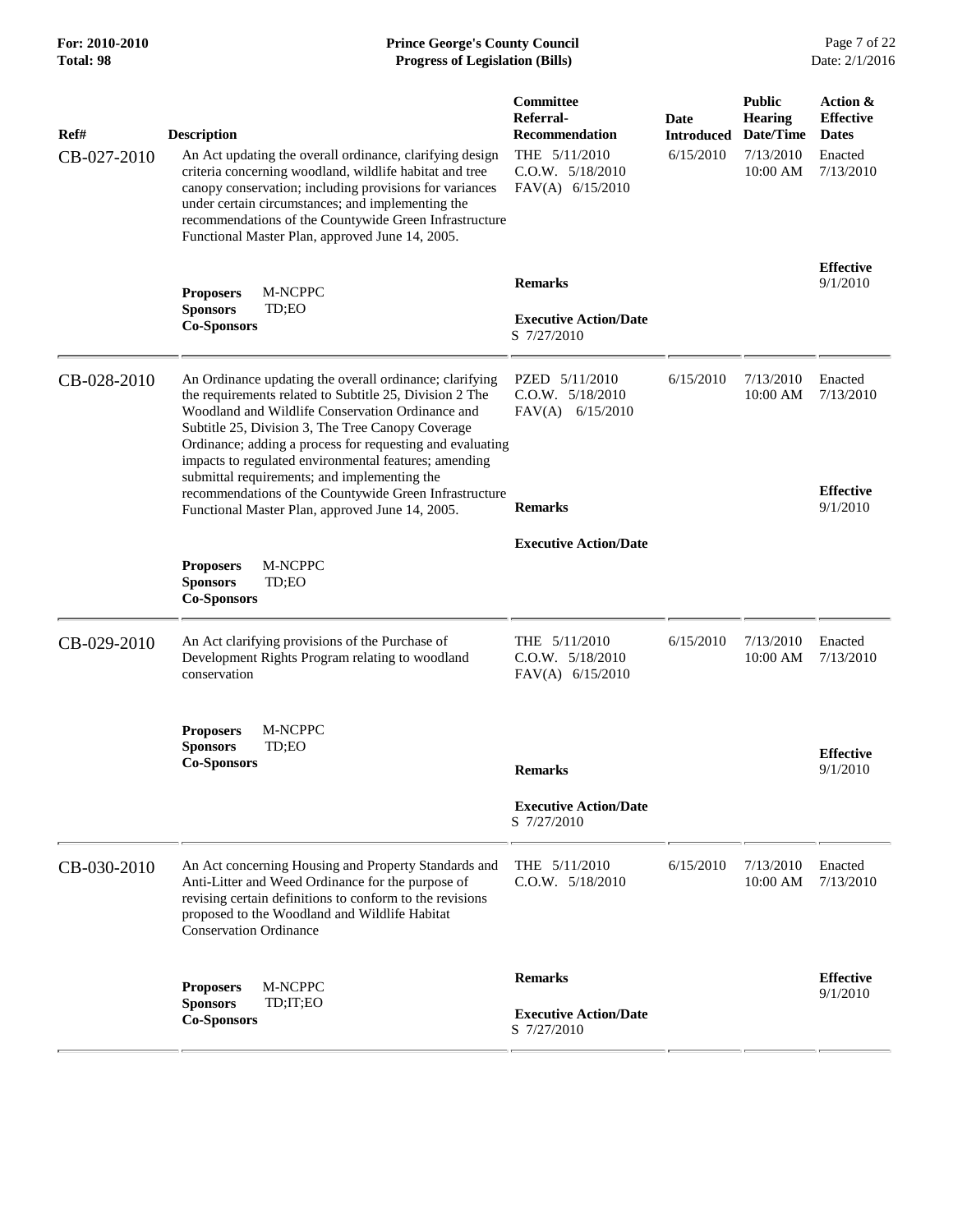| Ref#<br>CB-031-2010 | <b>Description</b><br>An Act concerning Construction-Demolition Fills for the<br>purpose of revising certain submission requirements to<br>conform to the revisions proposed to the Woodland and<br>Wildlife Habitat Conservation Ordinance.  | Committee<br>Referral-<br><b>Recommendation</b><br>THE 5/11/2010<br>$C.0.W.$ $5/18/2010$<br>FAV(A) $6/15/2010$ | Date<br><b>Introduced</b><br>6/15/2010 | <b>Public</b><br><b>Hearing</b><br>Date/Time<br>7/13/2010<br>10:00 AM | Action &<br><b>Effective</b><br><b>Dates</b><br>Enacted<br>7/13/2010 |
|---------------------|-----------------------------------------------------------------------------------------------------------------------------------------------------------------------------------------------------------------------------------------------|----------------------------------------------------------------------------------------------------------------|----------------------------------------|-----------------------------------------------------------------------|----------------------------------------------------------------------|
|                     | M-NCPPC<br><b>Proposers</b><br><b>Sponsors</b><br>TD;EO<br><b>Co-Sponsors</b>                                                                                                                                                                 | <b>Remarks</b><br><b>Executive Action/Date</b><br>S 7/27/2010                                                  |                                        |                                                                       | <b>Effective</b><br>9/1/2010                                         |
| CB-032-2010         | An Act revising certain definitions, practices and<br>requirements to conform to the revisions proposed to<br>other subtitles and to implement the recommendations of<br>the Countywide Green Infrastructure Plan, approved June<br>14, 2005. | THE $5/11/2010$<br>$C.0.W.$ $5/18/2010$<br>$FAV(A)$ 6/15/2010                                                  | 6/15/2010                              | 7/13/2010<br>10:00 AM                                                 | Enacted<br>7/13/2010                                                 |
|                     | M-NCPPC<br><b>Proposers</b><br><b>Sponsors</b><br>TD;EO<br><b>Co-Sponsors</b>                                                                                                                                                                 | <b>Remarks</b><br><b>Executive Action/Date</b><br>S 7/27/2010                                                  |                                        |                                                                       | <b>Effective</b><br>9/1/2010                                         |
| CB-033-2010         | An Act concerning Scenic Easement Tax Credit for the<br>purpose of amending requirements related to the tax<br>credit criteria for the Scenic Easement Tax Credit.                                                                            | PSFM 5/11/2010<br>$C.0.W.$ $5/18/2010$<br>$FAV(A)$ 6/15/2010                                                   | 6/15/2010                              | 7/13/2010<br>$10:00$ AM                                               | Enacted<br>7/13/2010                                                 |
|                     | M-NCPPC<br><b>Proposers</b><br><b>Sponsors</b><br>TD<br><b>Co-Sponsors</b>                                                                                                                                                                    | <b>Remarks</b><br><b>Executive Action/Date</b><br>S 7/27/2010                                                  |                                        |                                                                       | <b>Effective</b><br>9/1/2010                                         |
| CB-034-2010         | An Ordinance amending the definition and regulations for PZED 5/11/2010<br>check cashing businesses.                                                                                                                                          |                                                                                                                |                                        |                                                                       |                                                                      |
|                     | CE;TK<br><b>Proposers</b><br><b>Sponsors</b><br><b>Co-Sponsors</b>                                                                                                                                                                            | <b>Remarks</b><br><b>Executive Action/Date</b>                                                                 |                                        |                                                                       | <b>Effective</b>                                                     |
| CB-035-2010         | An Act amending the County Code to revise the<br>definition of towing company for private property tows to<br>include the Revenue Authority of Prince George's<br>County.                                                                     | THE $5/11/2010$                                                                                                |                                        |                                                                       |                                                                      |
|                     | M-NCPPC<br><b>Proposers</b><br><b>Sponsors</b><br><b>Co-Sponsors</b>                                                                                                                                                                          | <b>Remarks</b><br><b>Executive Action/Date</b>                                                                 |                                        |                                                                       | <b>Effective</b>                                                     |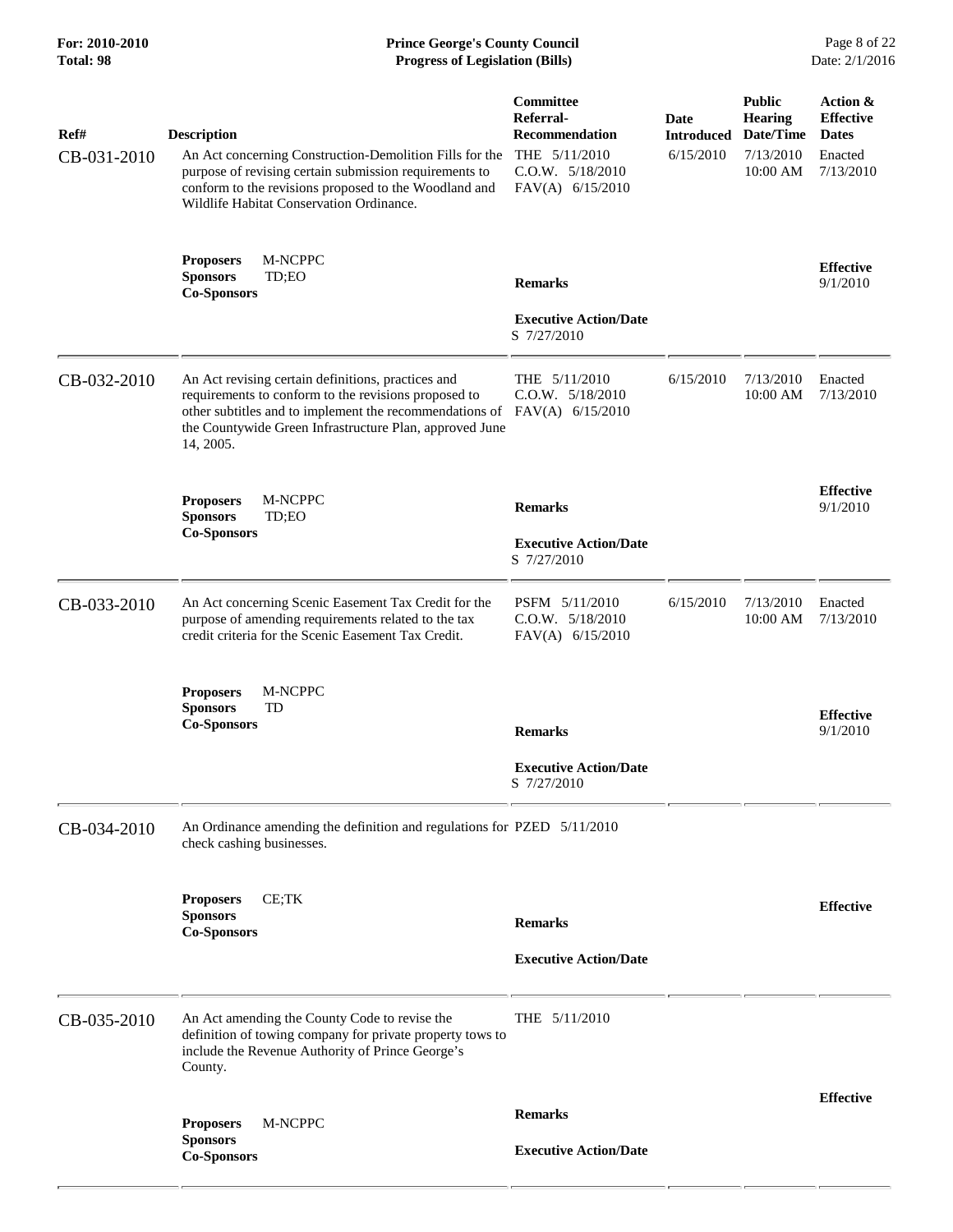| For: 2010-2010<br>Total: 98 | <b>Prince George's County Council</b><br>Date: 2/1/2016<br><b>Progress of Legislation (Bills)</b>                                                                                                                                                                                           |                                                                                                                      |                           |                                              |                                                 |
|-----------------------------|---------------------------------------------------------------------------------------------------------------------------------------------------------------------------------------------------------------------------------------------------------------------------------------------|----------------------------------------------------------------------------------------------------------------------|---------------------------|----------------------------------------------|-------------------------------------------------|
| Ref#                        | <b>Description</b>                                                                                                                                                                                                                                                                          | <b>Committee</b><br>Referral-<br><b>Recommendation</b>                                                               | Date<br><b>Introduced</b> | <b>Public</b><br><b>Hearing</b><br>Date/Time | Action &<br><b>Effective</b><br><b>Dates</b>    |
| CB-036-2010                 | An Act concerning taxicabs and limousines for the<br>purpose of amending provisions of the Code regulating<br>taxicabs, amending certain definitions and requirements<br>for certificates of registration, licensees, fees and<br>otherwise relating to the regulation of taxicabs.         | THE $5/11/2010$<br>FAV(A) 6/10/2010                                                                                  | 6/15/2010                 | 7/13/2010<br>1:30 PM                         | Enacted<br>7/13/2010<br>V.Override<br>8/10/2010 |
|                             | <b>Proposers</b><br>MB;SHD;TD;TK;EO<br><b>Sponsors</b><br>MB;SHD;TD;TK;EO                                                                                                                                                                                                                   | <b>Remarks</b><br><b>Executive Action/Date</b>                                                                       |                           |                                              | <b>Effective</b>                                |
|                             | <b>Co-Sponsors</b>                                                                                                                                                                                                                                                                          | V 8/5/2010                                                                                                           |                           |                                              | 10/1/2010                                       |
| CB-037-2010                 | An Act amending the registration provisions of vacant or THE 5/11/2010<br>unoccupied residential structures with the Department of FAV 6/24/2010<br>Environmental Resources by authorizing information<br>sharing with Prince George's County municipalities.                               |                                                                                                                      | 7/13/2010                 | 9/7/2010<br>10:00 AM                         | Enacted<br>9/7/2010                             |
|                             | <b>Proposers</b><br>WС                                                                                                                                                                                                                                                                      | <b>Remarks</b>                                                                                                       |                           |                                              | <b>Effective</b>                                |
|                             | <b>Sponsors</b><br>WC;AH;IT;TD;EO;SHD<br><b>Co-Sponsors</b>                                                                                                                                                                                                                                 | <b>Executive Action/Date</b><br>S 9/27/2010                                                                          |                           |                                              | 11/12/2010                                      |
| CB-038-2010                 | An Act concerning the Prince George's County Plastic<br>Bag Reduction Program for the purpose of establishing a<br>voluntary plastic bag reduction program for disposable<br>bags in Prince George's County.                                                                                | THE $5/11/2010$                                                                                                      |                           |                                              |                                                 |
|                             | AH<br><b>Proposers</b>                                                                                                                                                                                                                                                                      | <b>Remarks</b>                                                                                                       |                           |                                              | <b>Effective</b>                                |
|                             | <b>Sponsors</b><br><b>Co-Sponsors</b>                                                                                                                                                                                                                                                       | <b>Executive Action/Date</b>                                                                                         |                           |                                              |                                                 |
| CB-039-2010                 | An Act approving the Collective Bargaining Agreement<br>between Prince George's County, Maryland and Council<br>67, American Federation of State, County and Municipal<br>Employees (AFSCME), AFL-CIO, and its affiliated<br>Locals 1170, 2462, 2735 and 3389, covering Fiscal Year<br>2010 | PSFM 5/11/2010<br>FAV 6/9/2010                                                                                       | 6/15/2010                 | 7/13/2010<br>10:00 AM                        | Enacted<br>7/13/2010                            |
|                             | CO. EXEC.<br><b>Proposers</b><br><b>Sponsors</b><br>TD;AH;IT;CE;SHD<br><b>Co-Sponsors</b>                                                                                                                                                                                                   | <b>Remarks</b><br>See also CR-45-2010;<br>retroactive to July 1, 2009<br><b>Executive Action/Date</b><br>S 7/27/2010 |                           |                                              | <b>Effective</b><br>9/13/2010                   |
| CB-040-2010                 | An Act concerning Secondhand and Pawn Dealers for the THE 5/11/2010<br>purpose of further clarifying the definition of tangible<br>personal property, the exceptions provision, and general<br>regulations as it relates to the second hand dealer<br>licensing                             | FAV 7/8/2010                                                                                                         | 7/13/2010                 | 9/7/2010<br>10:00 AM                         | Enacted<br>9/28/2010                            |
|                             | EO:TD<br><b>Proposers</b>                                                                                                                                                                                                                                                                   | <b>Remarks</b>                                                                                                       |                           |                                              | <b>Effective</b><br>11/29/2010                  |
|                             | EO;TD;MB;IT;CE;TK<br><b>Sponsors</b><br><b>Co-Sponsors</b>                                                                                                                                                                                                                                  | <b>Executive Action/Date</b><br>S 10/14/2010                                                                         |                           |                                              |                                                 |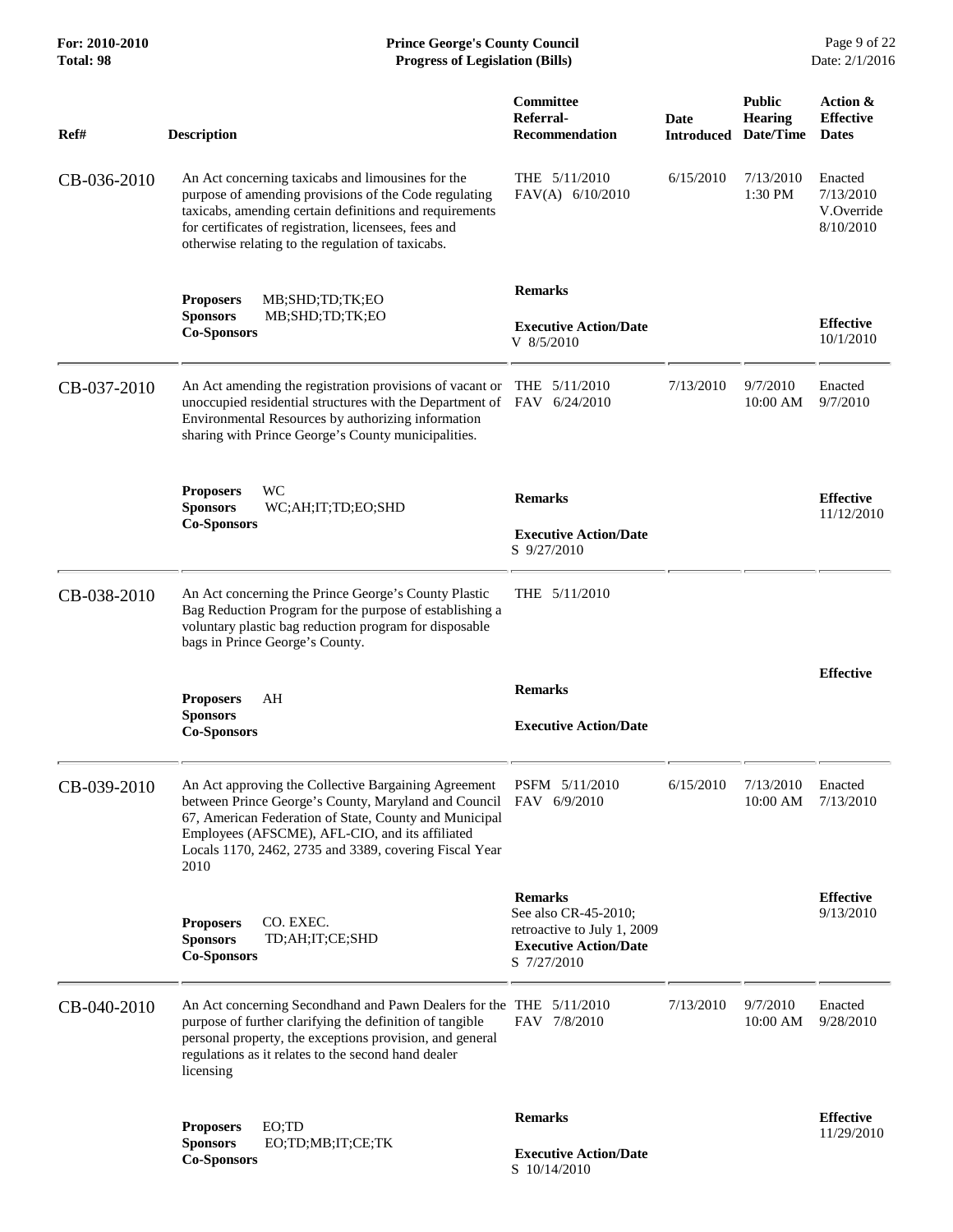**For: 2010-2010 Prince George's County Council** Page 10 of 22<br> **Formal Page 10 of 22**<br> **Prince George's County Council** Page 10 of 22<br> **Progress of Legislation (Bills)** Date: 2/1/2016 **Total: 98 Progress of Legislation (Bills)** 

| Ref#        | <b>Description</b>                                                                                                                                                                                                                                                                                         | Committee<br>Referral-<br><b>Recommendation</b> | <b>Date</b><br><b>Introduced</b> | <b>Public</b><br><b>Hearing</b><br>Date/Time | Action &<br><b>Effective</b><br><b>Dates</b> |
|-------------|------------------------------------------------------------------------------------------------------------------------------------------------------------------------------------------------------------------------------------------------------------------------------------------------------------|-------------------------------------------------|----------------------------------|----------------------------------------------|----------------------------------------------|
| CB-041-2010 | An Act allowing County employees up to twelve hours of PSFM 5/11/2010<br>administrative leave per year to volunteer in schools                                                                                                                                                                             | FAV 6/9/2010                                    | 6/15/2010                        | 7/13/2010<br>10:00 AM                        | Enacted<br>7/13/2010                         |
|             | <b>SHD</b><br><b>Proposers</b><br><b>Sponsors</b><br>SHD;TD;IT;CE<br><b>Co-Sponsors</b>                                                                                                                                                                                                                    | <b>Remarks</b>                                  |                                  |                                              | <b>Effective</b><br>9/13/2010                |
|             |                                                                                                                                                                                                                                                                                                            | <b>Executive Action/Date</b><br>S 7/27/2010     |                                  |                                              |                                              |
| CB-042-2010 | An Act amending the Consumer Protection laws of the<br>County to require disclosure in residential real estate<br>contracts of certain information in the land records<br>maintained in the County of the subject property and to<br>provide provisions for the failure to provide the required<br>notice. | THE $5/11/2010$<br>$FAV(A)$ 6/24/2010           | 7/13/2010                        | 9/7/2010<br>10:00 AM                         | Enacted<br>9/7/2010                          |
|             |                                                                                                                                                                                                                                                                                                            | <b>Remarks</b>                                  |                                  |                                              | <b>Effective</b>                             |
|             | AH<br><b>Proposers</b><br><b>Sponsors</b><br>AH; WC; MB; CE; TK; SHD; EO<br><b>Co-Sponsors</b>                                                                                                                                                                                                             | <b>Executive Action/Date</b><br>S 9/27/2010     |                                  |                                              | 11/12/2010                                   |
| CB-043-2010 | An Act approving the Prince George's County portion of<br>the Maryland-National Capital Park and Planning<br>Commission budget and making appropriations and<br>levying certain taxes for FY 2011 for the M-NCPPC                                                                                          |                                                 | 5/27/2010                        |                                              | Enacted<br>5/27/2010                         |
|             |                                                                                                                                                                                                                                                                                                            | <b>Remarks</b>                                  |                                  |                                              |                                              |
|             | TD<br><b>Proposers</b><br><b>Sponsors</b><br>TD;SHD;WC<br><b>Co-Sponsors</b>                                                                                                                                                                                                                               | <b>Executive Action/Date</b><br>S 6/3/2010      |                                  |                                              | <b>Effective</b><br>7/1/2010                 |
| CB-044-2010 | An Act concerning FY 2010-2011 Current Expense and<br><b>Capital Budgets</b>                                                                                                                                                                                                                               |                                                 | 5/27/2010                        |                                              | Enacted<br>5/27/2010                         |
|             | TD<br><b>Proposers</b><br><b>Sponsors</b><br>CE;SHD;AH;TD;TK;WC;IT                                                                                                                                                                                                                                         | <b>Remarks</b>                                  |                                  |                                              |                                              |
|             | <b>Co-Sponsors</b>                                                                                                                                                                                                                                                                                         | <b>Executive Action/Date</b><br>US 6/24/2010    |                                  |                                              | <b>Effective</b><br>7/1/2010                 |
| CB-045-2010 | An Act concerning Transportation Demand Management THE 6/1/2010<br>Districts for the purpose of revising the definitions,<br>requirements, establishment and composition of<br>transportation demand management districts to include a<br>pedestrian access and safety focus.                              |                                                 |                                  |                                              | <b>Effective</b>                             |
|             |                                                                                                                                                                                                                                                                                                            | <b>Remarks</b>                                  |                                  |                                              |                                              |
|             | WC<br><b>Proposers</b><br><b>Sponsors</b><br><b>Co-Sponsors</b>                                                                                                                                                                                                                                            | <b>Executive Action/Date</b>                    |                                  |                                              |                                              |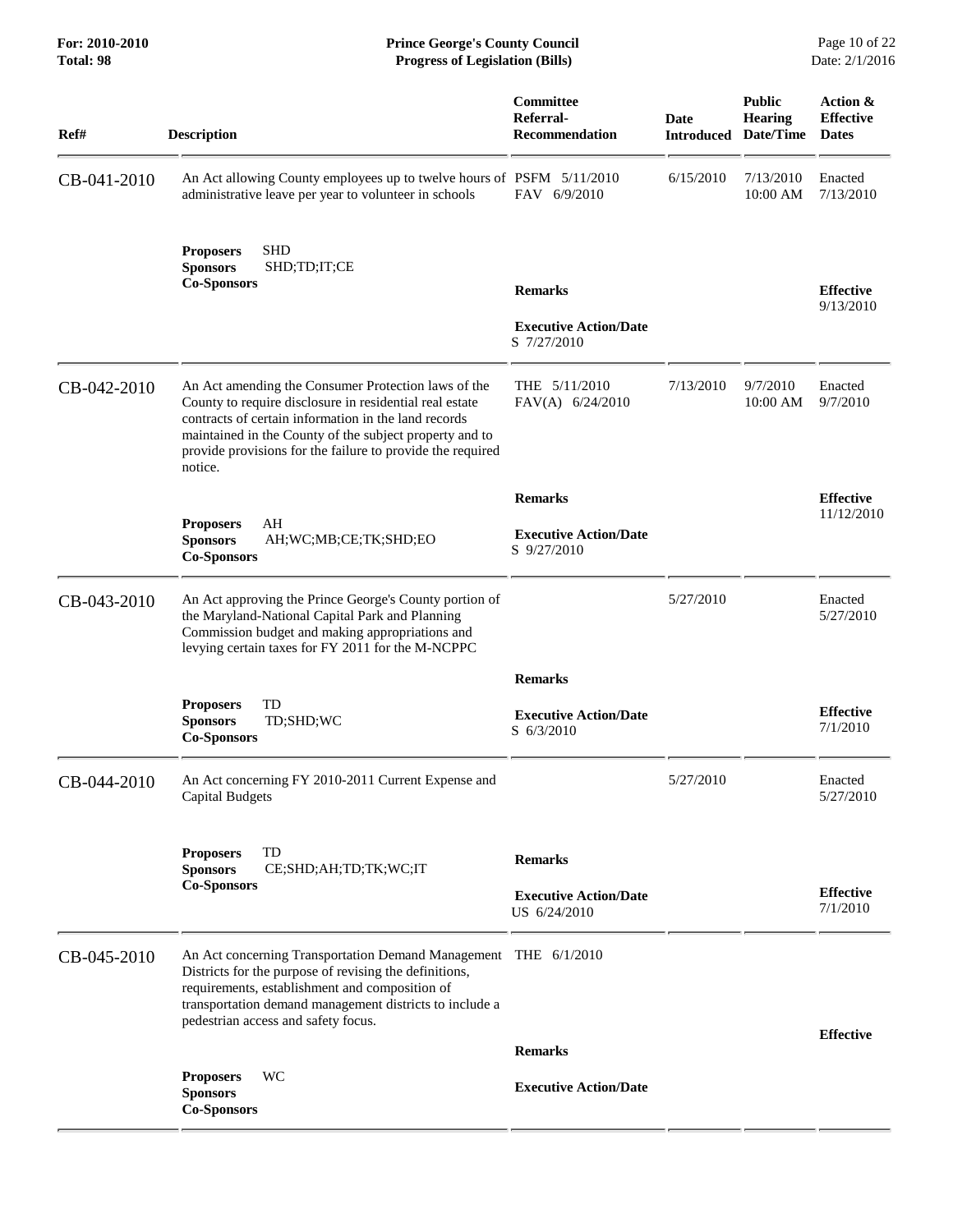| For: 2010-2010<br>Total: 98 | <b>Prince George's County Council</b><br><b>Progress of Legislation (Bills)</b>                                                                                                                                                                                                 |                                                                                                                      |                                        |                                                                      | Page 11 of 22<br>Date: 2/1/2016                                     |
|-----------------------------|---------------------------------------------------------------------------------------------------------------------------------------------------------------------------------------------------------------------------------------------------------------------------------|----------------------------------------------------------------------------------------------------------------------|----------------------------------------|----------------------------------------------------------------------|---------------------------------------------------------------------|
| Ref#<br>CB-046-2010         | <b>Description</b><br>An Ordinance amending the definitions, requirements,<br>and enforcement procedures for certain commercial uses<br>in Commercial and Industrial Zones                                                                                                      | Committee<br>Referral-<br><b>Recommendation</b><br>PZED 6/1/2010<br>$FAV(A)$ 7/7/2010                                | Date<br><b>Introduced</b><br>7/13/2010 | <b>Public</b><br><b>Hearing</b><br>Date/Time<br>9/7/2010<br>10:00 AM | Action &<br><b>Effective</b><br><b>Dates</b><br>Enacted<br>9/7/2010 |
|                             | <b>SHD</b><br><b>Proposers</b><br><b>Sponsors</b><br>SHD;EO;IT;TD;AH;MB<br><b>Co-Sponsors</b>                                                                                                                                                                                   | <b>Remarks</b><br><b>Executive Action/Date</b>                                                                       |                                        |                                                                      | <b>Effective</b><br>10/25/2010                                      |
| CB-047-2010                 | An Act amending the Fire Safety Code, Subtitle 11, to<br>adopt the standards of the National Fire Protection<br>Association, to increase administrative fees, and to make<br>other technical amendments                                                                         | PSFM 6/1/2010<br>FAV(A) 6/9/2010                                                                                     | 6/15/2010                              | 7/13/2010<br>10:00 AM                                                | Enacted<br>7/13/2010                                                |
|                             | CO. EXEC.<br><b>Proposers</b><br><b>Sponsors</b><br>TD;CE;AH;IT<br><b>Co-Sponsors</b>                                                                                                                                                                                           | <b>Remarks</b><br><b>Executive Action/Date</b><br>S 7/27/2010                                                        |                                        |                                                                      | <b>Effective</b><br>9/13/2010                                       |
| CB-048-2010                 | An Act approving the Collective Bargaining Agreement,<br>covering Fiscal Year 2010, between the County and<br>Council 67, American Federation of State, County and<br>Municipal Employees, AFL-CIO Local 241 (School<br>Crossing Guards)                                        | PSFM 6/1/2010<br>FAV 6/9/2010                                                                                        | 6/15/2010                              | 7/13/2010<br>10:00 AM                                                | Enacted<br>7/13/2010                                                |
|                             | CO. EXEC.<br><b>Proposers</b><br><b>Sponsors</b><br>TD;AH;IT;SHD<br><b>Co-Sponsors</b>                                                                                                                                                                                          | <b>Remarks</b><br>See also CR-46-2010;<br>retroactive to July 1, 2009<br><b>Executive Action/Date</b><br>S 7/27/2010 |                                        |                                                                      | <b>Effective</b><br>9/13/2010                                       |
| CB-049-2010                 | An Act concerning borrowing to finance Capital Projects PSFM 6/15/2010<br>for Public Works and Transportation Facilities in an<br>amount not to exceed \$62,255,000, and providing for the<br>issuance of such bonds subject to referendum of the legal<br>voters of the County | FAV 7/7/2010                                                                                                         | 6/15/2010                              | 7/13/2010<br>10:00 AM                                                | Enacted<br>7/13/2010                                                |
|                             | CO. EXEC.<br><b>Proposers</b><br><b>Sponsors</b><br>SHD;CE;TD;AH;EO<br><b>Co-Sponsors</b>                                                                                                                                                                                       | <b>Remarks</b><br>Approved at referendum<br>on 11/2/2010<br><b>Executive Action/Date</b><br>S 7/27/2010              |                                        |                                                                      | <b>Effective</b><br>11/23/2010                                      |
| CB-050-2010                 | An Act concerning borrowing to finance Capital Projects<br>for County Buildings in an amount not to exceed<br>\$25,200,000, and providing for the issuance of such<br>bonds subject to referendum of the legal voters of the<br>County                                          | PSFM 6/15/2010<br>FAV 7/7/2010                                                                                       | 6/15/2010                              | 7/13/2010<br>10:00 AM                                                | Enacted<br>7/13/2010                                                |
|                             | CO. EXEC.<br><b>Proposers</b><br><b>Sponsors</b><br>TD;CE;EO;SHD<br><b>Co-Sponsors</b>                                                                                                                                                                                          | <b>Remarks</b><br>Approved at referendum<br>on 11/2/2010<br><b>Executive Action/Date</b><br>S 7/27/2010              |                                        |                                                                      | <b>Effective</b><br>11/23/2010                                      |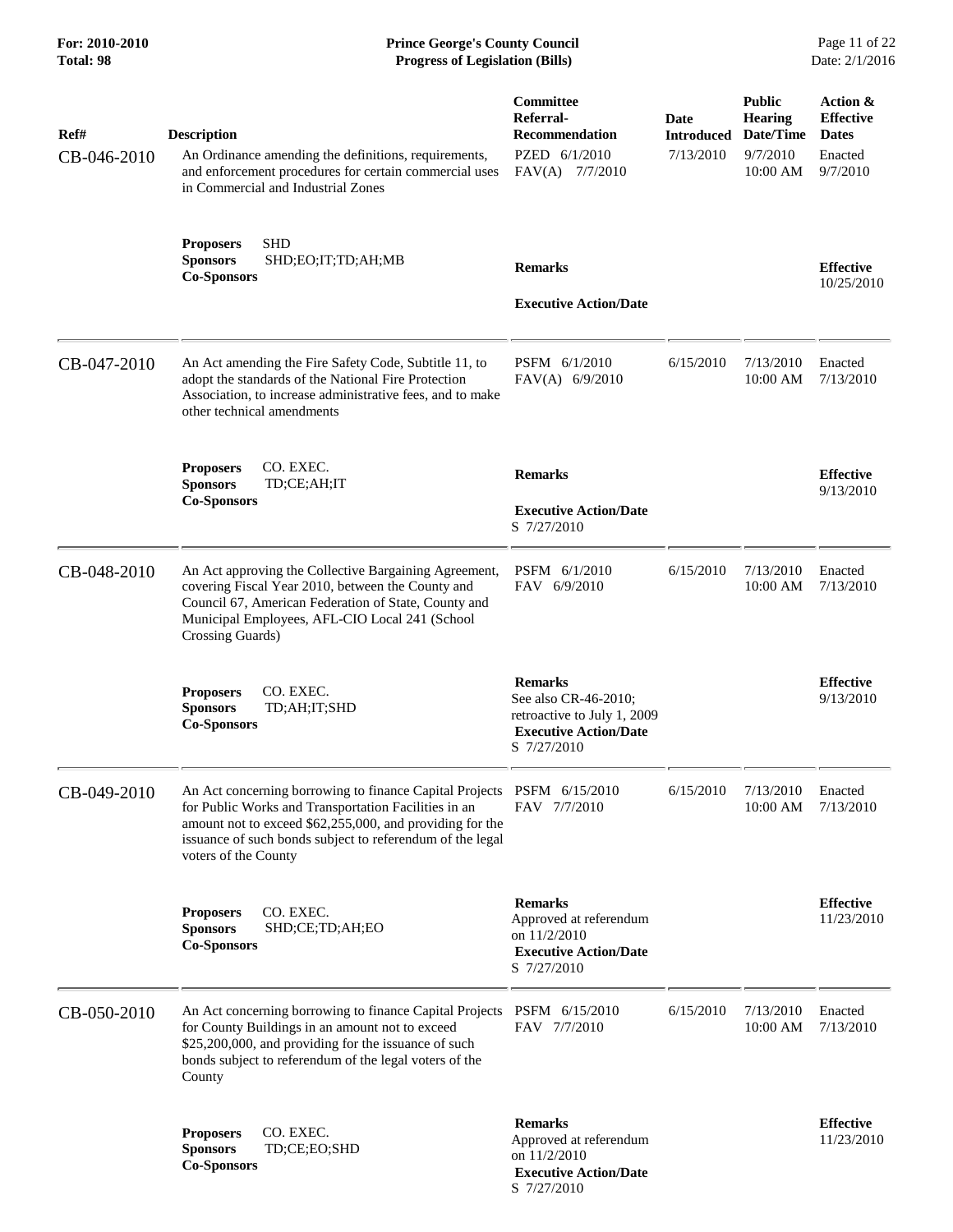**For: 2010-2010 Prince George's County Council** Page 12 of 22<br> **Prince George's County Council** Page 12 of 22<br> **Progress of Legislation (Bills)** Date: 2/1/2016 **Total: 98 Progress of Legislation (Bills)** 

| Ref#        | <b>Description</b>                                                                                                                                                                                                                                                                  | Committee<br>Referral-<br><b>Recommendation</b>                                                          | Date<br><b>Introduced</b> | <b>Public</b><br><b>Hearing</b><br>Date/Time | Action &<br><b>Effective</b><br><b>Dates</b> |
|-------------|-------------------------------------------------------------------------------------------------------------------------------------------------------------------------------------------------------------------------------------------------------------------------------------|----------------------------------------------------------------------------------------------------------|---------------------------|----------------------------------------------|----------------------------------------------|
| CB-051-2010 | An Act concerning borrowing to finance Capital Projects<br>for Library Facilities in an amount not to exceed<br>\$23,606,000, and providing for the issuance of such<br>bonds subject to referendum of the legal voters of the<br>County                                            | PSFM 6/15/2010<br>FAV 7/7/2010                                                                           | 6/15/2010                 | 7/13/2010<br>10:00 AM                        | Enacted<br>7/13/2010                         |
|             | CO. EXEC.<br><b>Proposers</b><br><b>Sponsors</b><br>TD;EO;SHD;CE;AH<br><b>Co-Sponsors</b>                                                                                                                                                                                           | <b>Remarks</b><br>Approved at referendum<br>on 11/23/2010<br><b>Executive Action/Date</b><br>S 7/27/2010 |                           |                                              | <b>Effective</b><br>11/23/2010               |
| CB-052-2010 | An Act concerning borrowing to finance Capital Projects PSFM 6/15/2010<br>for Prince George's Community College in an amount not FAV 7/7/2010<br>to exceed \$42,227,000, and providing for the issuance of<br>such bonds subject to referendum of the legal voters of<br>the County |                                                                                                          | 6/15/2010                 | 7/13/2010<br>10:00 AM                        | Enacted<br>7/13/2010                         |
|             | CO. EXEC.<br><b>Proposers</b><br><b>Sponsors</b><br>TD;AH;CE;EO;SHD<br><b>Co-Sponsors</b>                                                                                                                                                                                           | <b>Remarks</b><br>Approved at referendum<br>on 11/2/2010<br><b>Executive Action/Date</b><br>S 7/27/2010  |                           |                                              | <b>Effective</b><br>11/23/2010               |
| CB-053-2010 | An Act concerning borrowing to finance Capital Projects PSFM 6/15/2010<br>for Public Safety Facilities in an amount not to exceed<br>\$85,835,000, and providing for the issuance of such<br>bonds subject to referendum of the legal voters of the<br>County                       | FAV 7/7/2010                                                                                             | 6/15/2010                 | 7/13/2010<br>10:00 AM                        | Enacted<br>7/13/2010                         |
|             | CO. EXEC.<br><b>Proposers</b><br><b>Sponsors</b><br>TD;SHD;EO;AH;CE<br><b>Co-Sponsors</b>                                                                                                                                                                                           | <b>Remarks</b><br>Approved at referendum<br>on 11/2/2010<br><b>Executive Action/Date</b><br>S 7/27/2010  |                           |                                              | <b>Effective</b><br>11/23/2010               |
| CB-054-2010 | An Act concerning borrowing to finance Capital Projects<br>for Environmental facilities in an amount not to exceed<br>\$28,675,000, and providing for the issuance of such<br>bonds subject to referendum of the legal voters of the<br>County                                      | PSFM 6/15/2010<br>FAV 7/7/2010                                                                           | 6/15/2010                 | 7/13/2010<br>10:00 AM                        | Enacted<br>7/13/2010                         |
|             | CO. EXEC.<br><b>Proposers</b><br><b>Sponsors</b><br>TD;SHD;AH;EO<br><b>Co-Sponsors</b>                                                                                                                                                                                              | <b>Remarks</b><br>Approved at referendum<br>on 11/2/2010<br><b>Executive Action/Date</b><br>S 7/27/2010  |                           |                                              | <b>Effective</b><br>11/23/2010               |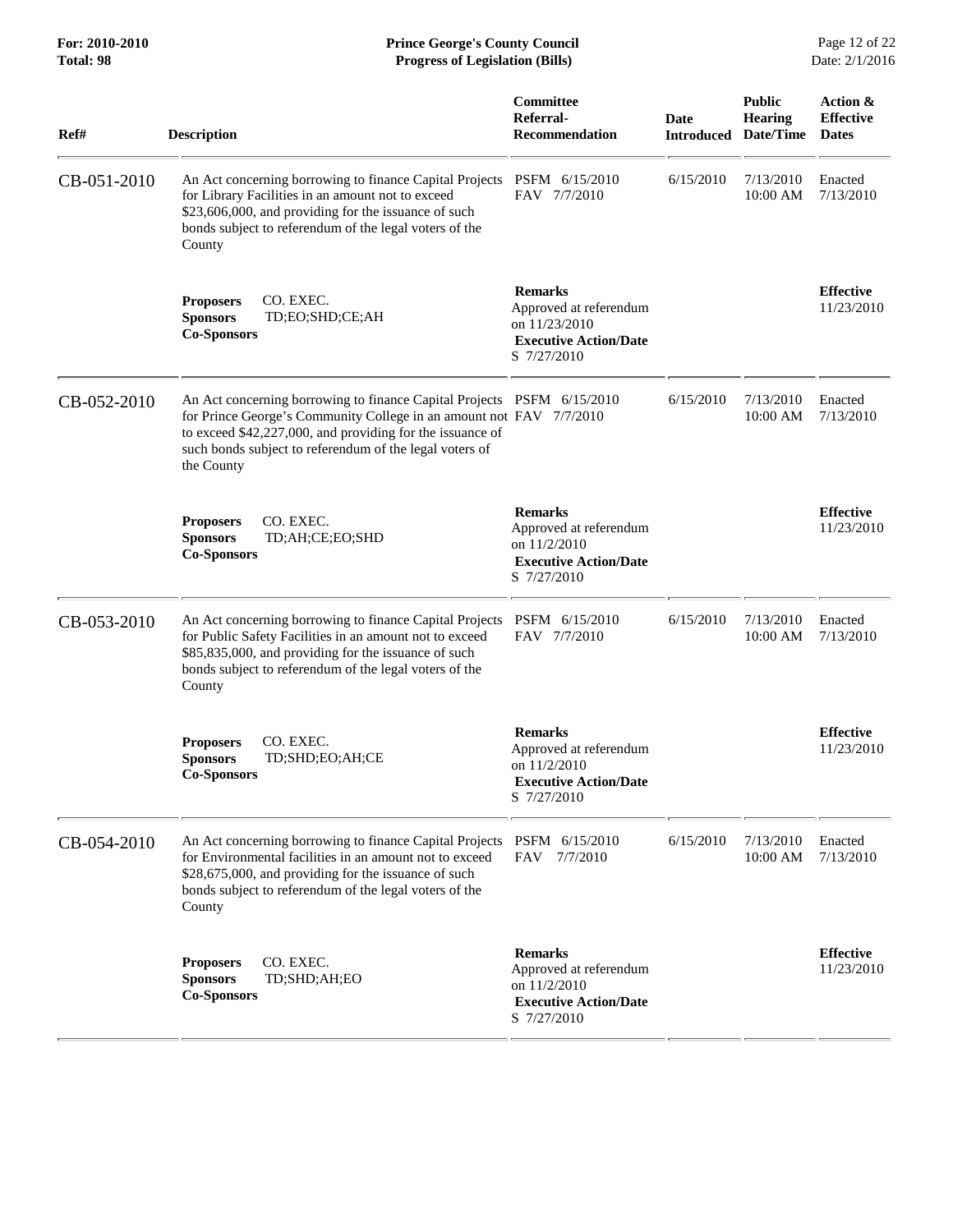| Ref#        | <b>Description</b>                                                                                                                                                                                                                                                                                                                       | Committee<br>Referral-<br><b>Recommendation</b>                                   | Date<br><b>Introduced</b> | <b>Public</b><br><b>Hearing</b><br>Date/Time | Action &<br><b>Effective</b><br><b>Dates</b> |
|-------------|------------------------------------------------------------------------------------------------------------------------------------------------------------------------------------------------------------------------------------------------------------------------------------------------------------------------------------------|-----------------------------------------------------------------------------------|---------------------------|----------------------------------------------|----------------------------------------------|
| CB-055-2010 | An Act concerning Supplementary Appropriations and<br>Interdepartmental Transfer of Appropriations for the<br>purpose of declaring additional revenue, appropriating to<br>the General Fund Outside Sources to provide funds for<br>costs that were not anticipated in the Approved Fiscal<br>Year 2010 Budget, and transferring surplus | PSFM 6/15/2010<br>FAV 7/7/2010                                                    | 6/15/2010                 | 7/13/2010<br>10:00 AM                        | Enacted<br>7/13/2010                         |
|             | appropriations reflecting savings from the Police<br>Department to the Department of Public Works and<br>Transportation and Office of Central Services                                                                                                                                                                                   | <b>Remarks</b><br>Retroactive to June 30,<br>2010<br><b>Executive Action/Date</b> |                           |                                              | <b>Effective</b><br>9/13/2010                |
|             | <b>Proposers</b><br>CO. EXEC.<br><b>Sponsors</b><br>TD;AH;IT<br><b>Co-Sponsors</b>                                                                                                                                                                                                                                                       | S 7/27/2010                                                                       |                           |                                              |                                              |
| CB-056-2010 | An Act concerning borrowing to finance Capital Projects PSFM 6/15/2010<br>for School Facilities in an amount not to exceed<br>\$82,297,000, and providing for the issuance of such<br>bonds                                                                                                                                              | FAV 7/7/2010                                                                      | 6/15/2010                 | 7/13/2010<br>10:00 AM                        | Enacted<br>7/13/2010                         |
|             | CO. EXEC.<br><b>Proposers</b><br><b>Sponsors</b><br>TD;AH;EO;SHD;IT;CE                                                                                                                                                                                                                                                                   | <b>Remarks</b>                                                                    |                           |                                              | <b>Effective</b>                             |
|             | <b>Co-Sponsors</b>                                                                                                                                                                                                                                                                                                                       | <b>Executive Action/Date</b><br>S 7/27/2010                                       |                           |                                              | 9/13/2010                                    |
| CB-057-2010 | An Act concerning the issuance and sale of General<br>Obligation Qualified School Construction Bonds in an<br>amount not to exceed \$25,825,000                                                                                                                                                                                          | PSFM 6/15/2010<br>FAV(A) 7/7/2010                                                 | 6/15/2010                 | 7/13/2010<br>10:00 AM                        | Enacted<br>7/13/2010                         |
|             | CO. EXEC.<br><b>Proposers</b><br><b>Sponsors</b><br>EO;SHD;TD;AH;IT;CE<br><b>Co-Sponsors</b>                                                                                                                                                                                                                                             | <b>Remarks</b>                                                                    |                           |                                              | <b>Effective</b><br>9/13/2010                |
|             |                                                                                                                                                                                                                                                                                                                                          | <b>Executive Action/Date</b><br>S 7/27/2010                                       |                           |                                              |                                              |
| CB-058-2010 | An Act concerning the Prince George's County Arts and<br>Humanities Council for the purpose of codifying,<br>renaming, and expanding the duties of the Prince<br>George's Arts Council.                                                                                                                                                  | PZED 6/22/2010<br>FAV(A) 7/7/2010                                                 | 7/13/2010                 | 9/7/2010<br>10:00 AM                         | Enacted<br>9/7/2010                          |
|             | <b>WC</b><br><b>Proposers</b><br><b>Sponsors</b><br>WC;EO;MB;TD<br><b>Co-Sponsors</b>                                                                                                                                                                                                                                                    | <b>Remarks</b><br><b>Executive Action/Date</b><br>S 9/27/2010                     |                           |                                              | <b>Effective</b><br>11/12/2010               |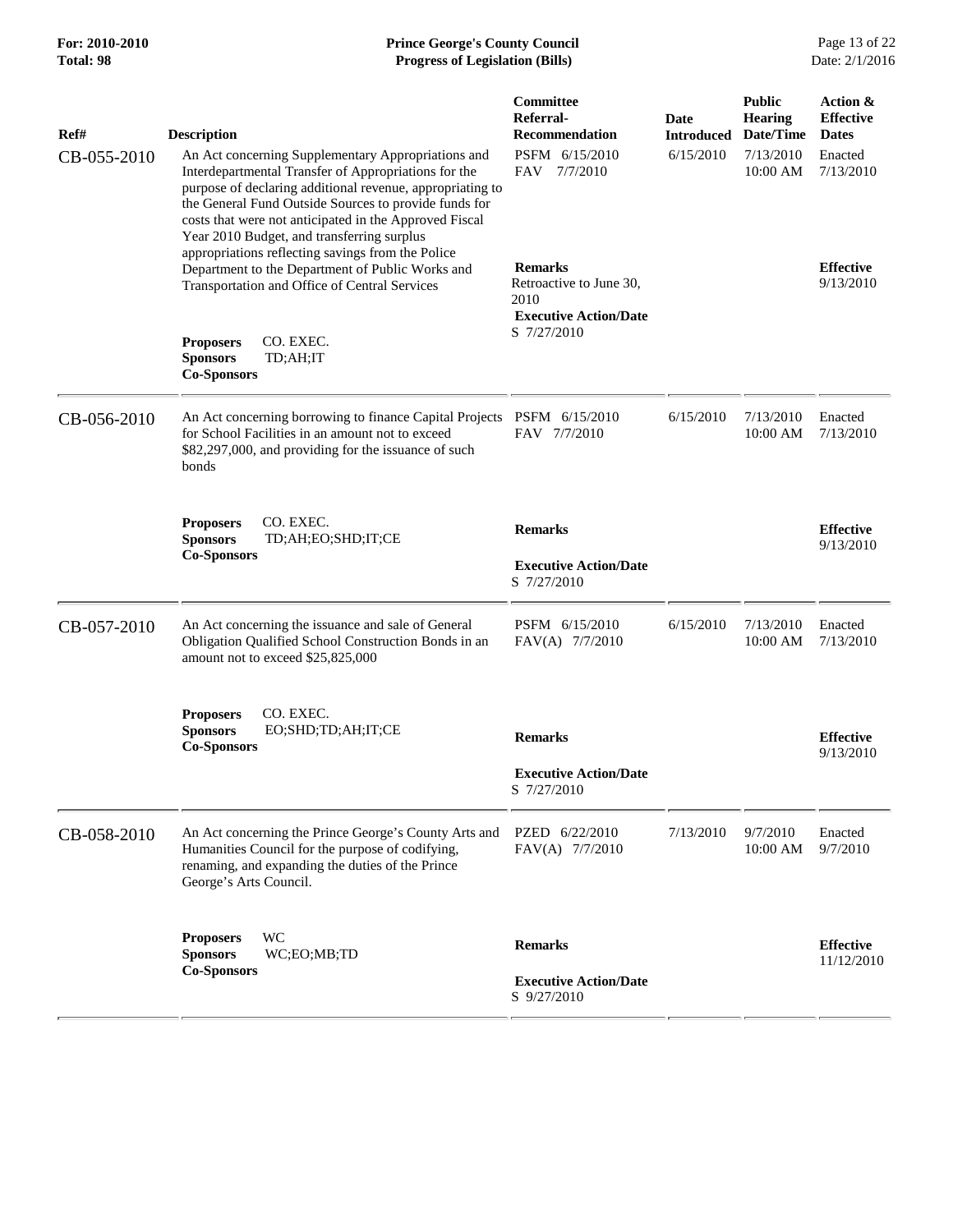## **For: 2010-2010 Prince George's County Council** Page 14 of 22<br> **Prince George's County Council** Page 14 of 22<br> **Progress of Legislation (Bills)** Date: 2/1/2016 **Total: 98 Progress of Legislation (Bills)**

| Ref#<br>CB-059-2010 | <b>Description</b><br>An Ordinance concerning defining Private Automobile<br>and Other Motor Vehicle Auctions; permitting the use in<br>the I-1 and I-2 Zones; requiring certain improvements<br>where the use is lawfully nonconforming; and making<br>related amendments to the Zoning Ordinance.                                                                                                                                                                                                        | <b>Committee</b><br>Referral-<br><b>Recommendation</b><br>PZED 6/22/2010<br>$FAV(A)$ 9/16/2010 | Date<br><b>Introduced</b><br>9/28/2010 | <b>Public</b><br><b>Hearing</b><br>Date/Time<br>10/26/2010 Enacted<br>10:00 AM | Action &<br><b>Effective</b><br><b>Dates</b><br>10/26/2010 |
|---------------------|------------------------------------------------------------------------------------------------------------------------------------------------------------------------------------------------------------------------------------------------------------------------------------------------------------------------------------------------------------------------------------------------------------------------------------------------------------------------------------------------------------|------------------------------------------------------------------------------------------------|----------------------------------------|--------------------------------------------------------------------------------|------------------------------------------------------------|
|                     | <b>Proposers</b><br>TK<br>TK<br><b>Sponsors</b><br><b>Co-Sponsors</b>                                                                                                                                                                                                                                                                                                                                                                                                                                      | <b>Remarks</b><br><b>Executive Action/Date</b>                                                 |                                        |                                                                                | <b>Effective</b><br>12/13/2010                             |
| CB-060-2010         | An Act concerning residential parking permit areas for<br>the purpose of providing for residents approval of a<br>designated parking permit area; providing for ineligibility<br>within a designated parking permit area; providing for<br>exemptions within a designated parking permit area;<br>providing for the issuance of permits; requiring the<br>Revenue Authority to promulgate regulations for the<br>administration of parking permit areas; and generally<br>relating to parking permit areas | THE 7/13/2010<br><b>Remarks</b><br><b>Executive Action/Date</b>                                |                                        |                                                                                | <b>Effective</b>                                           |
|                     | WC;TD<br><b>Proposers</b><br><b>Sponsors</b><br><b>Co-Sponsors</b>                                                                                                                                                                                                                                                                                                                                                                                                                                         |                                                                                                |                                        |                                                                                |                                                            |
| CB-061-2010         | An Act concerning High Performance Building Tax<br>Credit for the purpose of establishing a tax credit for real<br>property meeting certain Leadership in Energy and<br>Environmental Design (LEED) green building rating<br>system certifications                                                                                                                                                                                                                                                         | PSFM 7/13/2010<br>FAV(A)<br>9/22/2010                                                          | 9/28/2010                              | 10/26/2010 Enacted<br>10:00 AM                                                 | 10/26/2010                                                 |
|                     | IT<br><b>Proposers</b><br><b>Sponsors</b><br>IT;TK;TD<br><b>Co-Sponsors</b>                                                                                                                                                                                                                                                                                                                                                                                                                                | <b>Remarks</b><br><b>Executive Action/Date</b><br>S 11/15/2010                                 |                                        |                                                                                | <b>Effective</b><br>1/3/2011                               |
| CB-062-2010         | An Ordinance amending the provisions of the Zoning<br>Ordinance relating to Architectural Conservation Overlay<br>Zones in the County.                                                                                                                                                                                                                                                                                                                                                                     | PZED 7/13/2010                                                                                 |                                        |                                                                                |                                                            |
|                     | <b>Proposers</b><br>WC<br><b>Sponsors</b><br><b>Co-Sponsors</b>                                                                                                                                                                                                                                                                                                                                                                                                                                            | <b>Remarks</b><br><b>Executive Action/Date</b>                                                 |                                        |                                                                                | <b>Effective</b>                                           |
| CB-063-2010         | An Ordinance establishing hours of operation for eating<br>or drinking establishments with drive-through services in<br>certain circumstances.                                                                                                                                                                                                                                                                                                                                                             | PZED 7/13/2010                                                                                 |                                        |                                                                                |                                                            |
|                     | <b>Proposers</b><br>EО<br><b>Sponsors</b><br><b>Co-Sponsors</b>                                                                                                                                                                                                                                                                                                                                                                                                                                            | <b>Remarks</b><br><b>Executive Action/Date</b>                                                 |                                        |                                                                                | <b>Effective</b>                                           |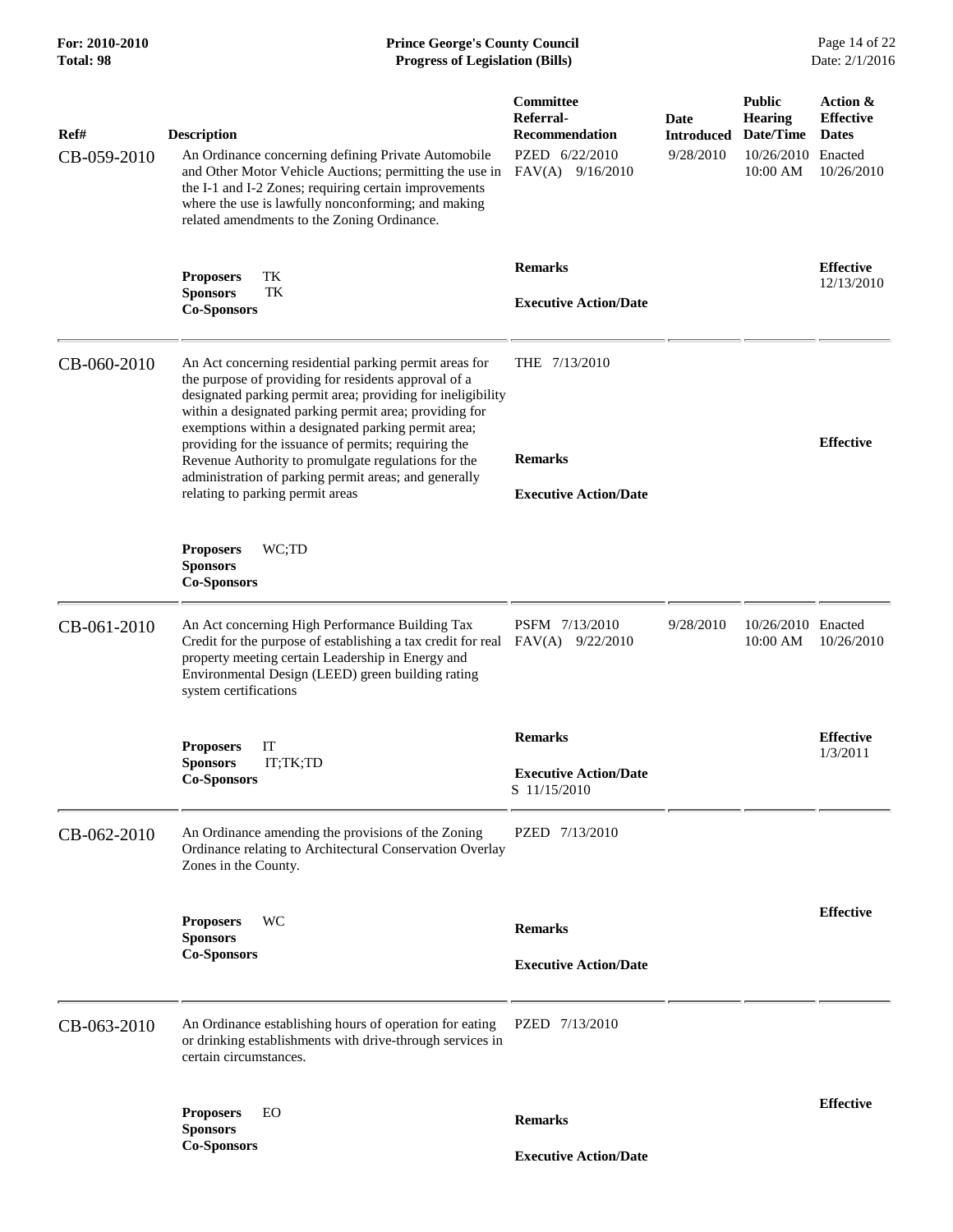| Ref#        | <b>Description</b>                                                                                                                                                                                                                    | Committee<br>Referral-<br><b>Recommendation</b>                | <b>Date</b> | <b>Public</b><br><b>Hearing</b><br><b>Introduced Date/Time</b> | Action &<br><b>Effective</b><br><b>Dates</b> |
|-------------|---------------------------------------------------------------------------------------------------------------------------------------------------------------------------------------------------------------------------------------|----------------------------------------------------------------|-------------|----------------------------------------------------------------|----------------------------------------------|
| CB-064-2010 | An Act concerning the Business Incubator Real Property<br>Tax Credit for the purpose of amending the tax credit for FAV(A) 9/22/2010<br>real property used for publicly supported business<br>incubator programs.                     | PSFM 7/13/2010                                                 | 9/28/2010   | 10/26/2010 Enacted<br>10:00 AM                                 | 10/26/2010                                   |
|             | TК<br><b>Proposers</b><br><b>Sponsors</b><br>TK;TD<br><b>Co-Sponsors</b>                                                                                                                                                              | <b>Remarks</b><br><b>Executive Action/Date</b><br>S 11/15/2010 |             |                                                                | <b>Effective</b><br>1/3/2011                 |
| CB-065-2010 | An Ordinance for the purpose of adopting the<br>Comprehensive Update to the Prince George's<br>County Landscape Manual and repealing redundant or<br>obsolete provisions of the Zoning Ordinance relating to<br>the Landscape Manual. | PZED 7/13/2010<br>FAV<br>9/16/2010                             | 9/28/2010   | 10/26/2010 Enacted<br>$10:00$ AM                               | 10/26/2010                                   |
|             | M-NCPPC<br><b>Proposers</b><br><b>Sponsors</b><br>TD<br><b>Co-Sponsors</b>                                                                                                                                                            | <b>Remarks</b><br><b>Executive Action/Date</b>                 |             |                                                                | <b>Effective</b><br>12/13/2010               |
| CB-066-2010 | An Ordinance for the purpose of amending the<br>requirements for departures from design standards as it<br>relates to the Alternative Compliance process.                                                                             | PZED 7/13/2010<br>FAV 9/16/2010                                | 9/28/2010   | 10/26/2010 Enacted<br>10:00 AM                                 | 10/26/2010                                   |
|             | M-NCPPC<br><b>Proposers</b><br><b>Sponsors</b><br>TD<br><b>Co-Sponsors</b>                                                                                                                                                            | <b>Remarks</b><br><b>Executive Action/Date</b>                 |             |                                                                | <b>Effective</b><br>12/13/2010               |
| CB-067-2010 | An Ordinance for the purpose of making amendments to<br>the off-street parking requirements in order to fulfill the<br>requirements of internal green areas within parking lots<br>on redevelopment sites.                            | PZED 7/13/2010<br>$FAV(A)$ 9/20/2010                           | 9/28/2010   | 10/26/2010 Enacted<br>10:00 AM                                 | 10/26/2010                                   |
|             | <b>Proposers</b><br>M-NCPPC<br><b>Sponsors</b><br>TD<br><b>Co-Sponsors</b>                                                                                                                                                            | <b>Remarks</b><br><b>Executive Action/Date</b>                 |             |                                                                | <b>Effective</b><br>12/13/2010               |
| CB-068-2010 | An Ordinance for the purpose of amending the Special<br>Exception requirements to change the exemption<br>reference to the Landscape Manual.                                                                                          | PZED 7/13/2010<br>FAV<br>9/16/2010                             | 9/28/2010   | 10/26/2010 Enacted<br>10:00 AM                                 | 10/26/2010                                   |
|             | M-NCPPC<br><b>Proposers</b><br><b>Sponsors</b><br>TD<br><b>Co-Sponsors</b>                                                                                                                                                            | <b>Remarks</b>                                                 |             |                                                                | <b>Effective</b><br>12/13/2010               |
|             |                                                                                                                                                                                                                                       | <b>Executive Action/Date</b>                                   |             |                                                                |                                              |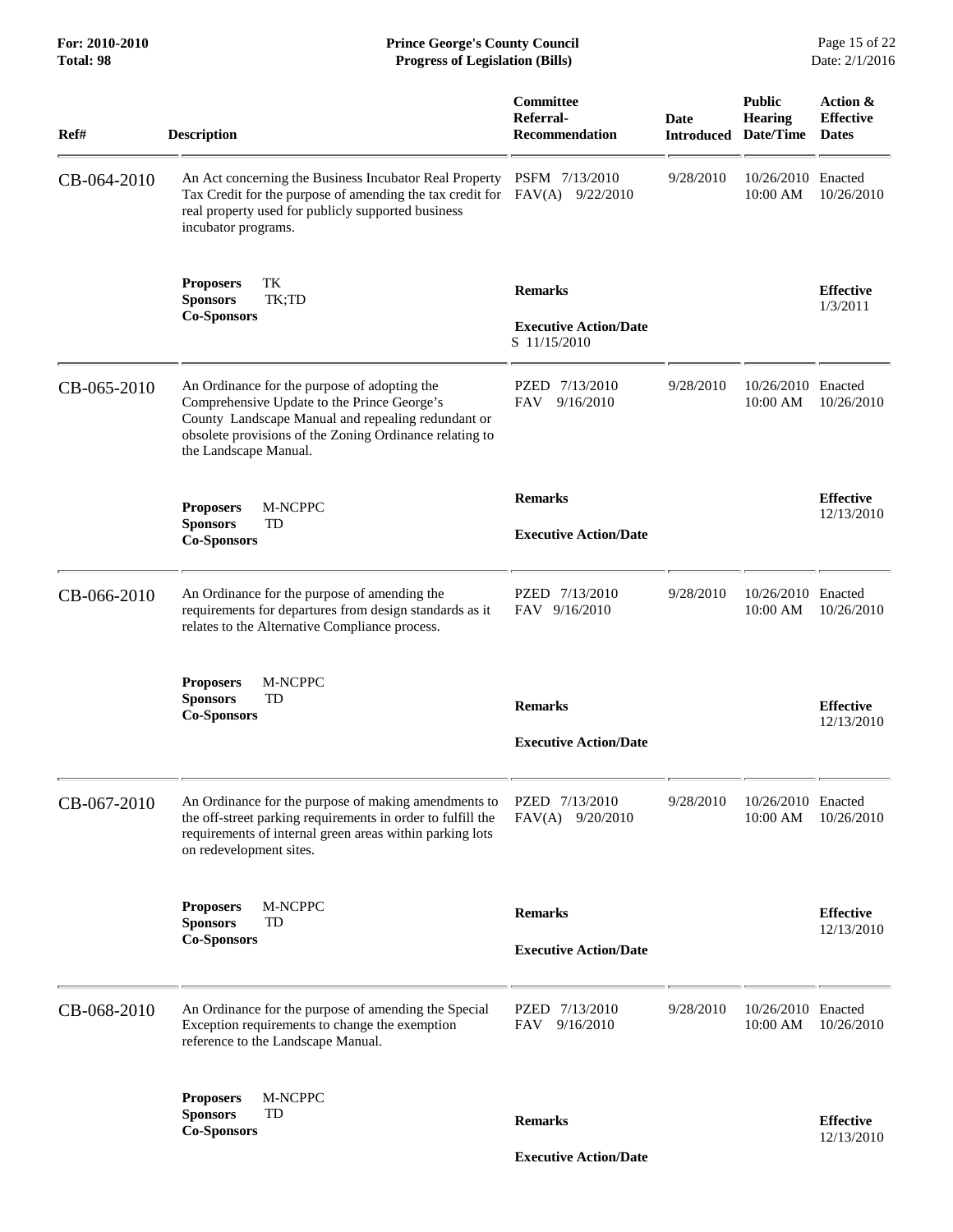| Ref#        | <b>Description</b>                                                                                                                                                                                                                                                                                                                            | Committee<br>Referral-<br><b>Recommendation</b> | Date      | <b>Public</b><br><b>Hearing</b><br><b>Introduced Date/Time</b> | Action &<br><b>Effective</b><br><b>Dates</b> |
|-------------|-----------------------------------------------------------------------------------------------------------------------------------------------------------------------------------------------------------------------------------------------------------------------------------------------------------------------------------------------|-------------------------------------------------|-----------|----------------------------------------------------------------|----------------------------------------------|
| CB-069-2010 | An Ordinance concerning the R-R Zone for the purpose<br>of modifying development requirements for commercial<br>uses, institutional uses, and multifamily dwellings and<br>permitting certain commercial uses, institutional uses and<br>multi-family dwellings in the R-R Zone, subject to<br>Detailed Site Plan under certain circumstances | PZED 7/13/2010<br>$FAV(A)$ 9/20/2010            | 9/28/2010 | 10/26/2010 Recommit<br>10:00 AM                                | 10/26/2010                                   |
|             |                                                                                                                                                                                                                                                                                                                                               | <b>Remarks</b>                                  |           |                                                                | <b>Effective</b>                             |
|             | TK<br><b>Proposers</b><br><b>Sponsors</b><br>TK<br><b>Co-Sponsors</b>                                                                                                                                                                                                                                                                         | <b>Executive Action/Date</b>                    |           |                                                                |                                              |
| CB-070-2010 | An Act for the purpose of clarifying the definition and<br>general operation of Mobile Units in the Prince George's FAV<br>County Health Code                                                                                                                                                                                                 | HEHS 7/13/2010<br>9/22/2010                     | 9/28/2010 | 10/26/2010 Enacted<br>10:00 AM                                 | 10/26/2010                                   |
|             | EO<br><b>Proposers</b><br><b>Sponsors</b><br>EO;IT                                                                                                                                                                                                                                                                                            |                                                 |           |                                                                |                                              |
|             | <b>Co-Sponsors</b>                                                                                                                                                                                                                                                                                                                            | <b>Remarks</b>                                  |           |                                                                | <b>Effective</b><br>1/3/2011                 |
|             |                                                                                                                                                                                                                                                                                                                                               | <b>Executive Action/Date</b><br>S 11/15/2010    |           |                                                                |                                              |
| CB-071-2010 | An Act concerning vacant commercial property<br>registration for the purpose of adding the registration<br>requirement provisions for vacant or unoccupied<br>commercial structures with the Department of<br><b>Environmental Resources.</b>                                                                                                 | THE 7/13/2010<br>FAV 9/23/2010                  | 9/28/2010 | 10/26/2010 Enacted<br>10:00 AM                                 | 10/26/2010                                   |
|             |                                                                                                                                                                                                                                                                                                                                               | <b>Remarks</b>                                  |           |                                                                | <b>Effective</b>                             |
|             | <b>SHD</b><br><b>Proposers</b><br><b>Sponsors</b><br>SHD;CE;IT;EO;MB;TD<br><b>Co-Sponsors</b>                                                                                                                                                                                                                                                 | <b>Executive Action/Date</b><br>S 11/15/2010    |           |                                                                | 1/3/2011                                     |
| CB-072-2010 | An Ordinance revising certain provisions of the Table of PZED 7/13/2010<br>Uses for the I-3 Zone and creating a definition for a new $FAV(A)$ 9/20/2010<br>use entitled "University Research and Development Park"                                                                                                                            |                                                 | 9/28/2010 | 10/26/2010 Enacted<br>$10:00$ AM                               | 10/26/2010                                   |
|             | TD<br><b>Proposers</b><br><b>Sponsors</b><br>TD;CE;IT;MB;SHD                                                                                                                                                                                                                                                                                  |                                                 |           |                                                                |                                              |
|             | <b>Co-Sponsors</b>                                                                                                                                                                                                                                                                                                                            | <b>Remarks</b>                                  |           |                                                                | <b>Effective</b><br>12/13/2010               |
|             |                                                                                                                                                                                                                                                                                                                                               | <b>Executive Action/Date</b>                    |           |                                                                |                                              |
| CB-073-2010 | An Ordinance concerning Accessory Uses for the purpose PZED 7/13/2010<br>of clarifying the definition of Accessory Uses and making FAV(A) 9/20/2010<br>associated changes to the Zoning Ordinance related<br>thereto                                                                                                                          |                                                 |           | 10/26/2010 Recommit<br>10:00 AM                                | 10/26/2010                                   |
|             | TD<br><b>Proposers</b><br><b>Sponsors</b><br>TD                                                                                                                                                                                                                                                                                               | <b>Remarks</b>                                  |           |                                                                | <b>Effective</b>                             |
|             | <b>Co-Sponsors</b>                                                                                                                                                                                                                                                                                                                            | <b>Executive Action/Date</b>                    |           |                                                                |                                              |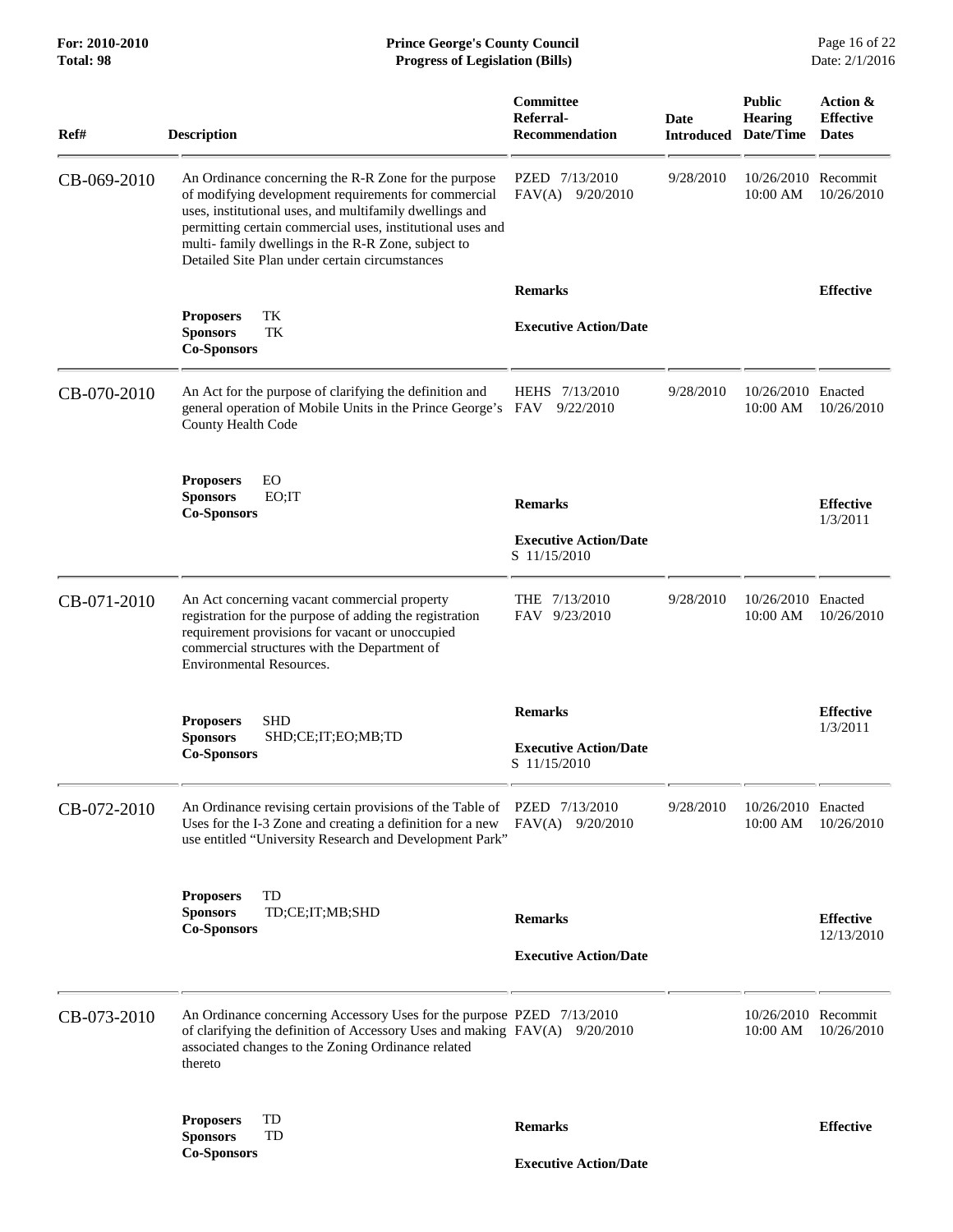**For: 2010-2010 Prince George's County Council** Page 17 of 22<br> **Formal Page 17 of 22**<br> **Prince George's County Council** Page 17 of 22<br> **Progress of Legislation (Bills)** Date: 2/1/2016 **Total: 98 Progress of Legislation (Bills)** 

| Ref#        | <b>Description</b>                                                                                                                                                                                                                                                         | Committee<br>Referral-<br><b>Recommendation</b>                 | <b>Date</b> | <b>Public</b><br><b>Hearing</b><br><b>Introduced Date/Time</b> | Action &<br><b>Effective</b><br><b>Dates</b> |
|-------------|----------------------------------------------------------------------------------------------------------------------------------------------------------------------------------------------------------------------------------------------------------------------------|-----------------------------------------------------------------|-------------|----------------------------------------------------------------|----------------------------------------------|
| CB-074-2010 | An Ordinance concerning postponement of Council<br>actions for the purpose of making a clarifying amendment FAV(A) 9/20/2010<br>to the time within which the District Council is required<br>to take action.                                                               | PZED 7/13/2010                                                  | 9/28/2010   | 10/26/2010<br>10:00 AM                                         | Enacted<br>10/26/2010                        |
|             | TD<br><b>Proposers</b><br><b>Sponsors</b><br>TD;CE;MB;SHD<br><b>Co-Sponsors</b>                                                                                                                                                                                            | <b>Remarks</b><br><b>Executive Action/Date</b>                  |             |                                                                | <b>Effective</b><br>10/26/2010               |
| CB-075-2010 | An Act revising Subtitle 5B, the Chesapeake Bay Critical PZED 7/13/2010<br>Area Ordinance                                                                                                                                                                                  |                                                                 | 9/7/2010    | 10/19/2010 Enacted<br>10:00 AM                                 | 10/26/2010                                   |
|             | CO. EXEC.<br><b>Proposers</b><br>TD<br><b>Sponsors</b><br><b>Co-Sponsors</b>                                                                                                                                                                                               | <b>Remarks</b><br><b>Executive Action/Date</b><br>S 11/15/2010  |             |                                                                | <b>Effective</b><br>1/3/2011                 |
| CB-076-2010 | An Ordinance revising zoning requirements concerning<br>the Chesapeake Bay Critical Area                                                                                                                                                                                   | PZED 7/13/2010                                                  | 9/7/2010    | 10/19/2010 Enacted<br>10:00 AM                                 | 10/26/2010                                   |
|             | CO. EXEC.<br><b>Proposers</b><br><b>Sponsors</b><br>TD<br><b>Co-Sponsors</b>                                                                                                                                                                                               | <b>Remarks</b><br><b>Executive Action/Date</b>                  |             |                                                                | <b>Effective</b><br>12/13/2010               |
| CB-077-2010 | A Subdivision Bill revising the Subdivision requirements PZED 7/13/2010<br>for the Chesapeake Bay Critical Area                                                                                                                                                            | FAV 9/22/2010                                                   | 9/7/2010    | 10/19/2010 Adopted<br>10:00 AM                                 | 10/26/2010                                   |
|             | CO. EXEC.<br><b>Proposers</b><br>TD<br><b>Sponsors</b><br><b>Co-Sponsors</b>                                                                                                                                                                                               | <b>Remarks</b><br><b>Executive Action/Date</b><br>S 11/15/2010  |             |                                                                | <b>Effective</b><br>1/3/2011                 |
| CB-078-2010 | An Act concerning the Issuance of Special Obligation<br>Tax Increment Financing Bonds in aggregate principal<br>amount not to exceed \$4,500,000 for the acquisition of<br>certain infrastructure improvements relating to the<br>Brandywine Crossing Development District | PSFM 7/13/2010<br>C.O.W. 9/28/2010<br>NR 9/28/2010              | 9/28/2010   | 10/26/2010 Enacted<br>10:00 AM                                 | 10/26/2010                                   |
|             | CO. EXEC.<br><b>Proposers</b><br><b>MB</b><br><b>Sponsors</b><br><b>Co-Sponsors</b>                                                                                                                                                                                        | <b>Remarks</b><br><b>Executive Action/Date</b><br>US 11/29/2010 |             |                                                                | <b>Effective</b><br>1/14/2011                |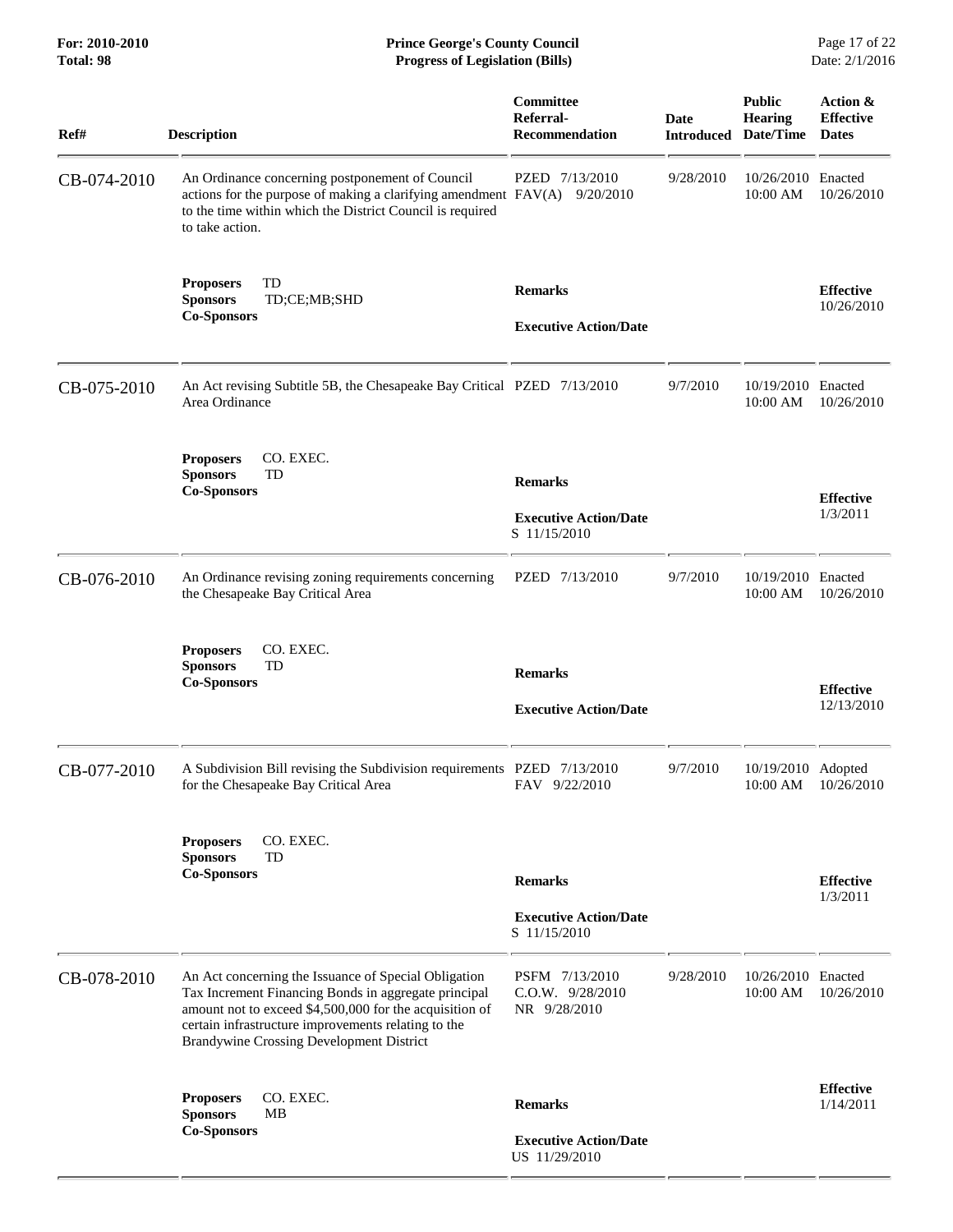| <b>Description</b><br>An Act establishing Subtitle 32, the Water Quality<br>Resources and Grading Code, concerning grading,<br>drainage and pollution control; erosion and sediment<br>control; stormwater management, and accessibility for the | <b>Committee</b><br>Referral-<br>Recommendation<br>THE 7/13/2010                  | Date<br><b>Introduced</b>                                                                                                            | <b>Public</b><br><b>Hearing</b><br>Date/Time | Action &<br><b>Effective</b><br><b>Dates</b> |
|--------------------------------------------------------------------------------------------------------------------------------------------------------------------------------------------------------------------------------------------------|-----------------------------------------------------------------------------------|--------------------------------------------------------------------------------------------------------------------------------------|----------------------------------------------|----------------------------------------------|
| be added to Subtitle 32<br>CO. EXEC.<br><b>Proposers</b><br><b>Sponsors</b>                                                                                                                                                                      | <b>Remarks</b><br><b>Executive Action/Date</b>                                    |                                                                                                                                      |                                              | <b>Effective</b>                             |
| and Grading Code, concerning grading, drainage and<br>pollution control; erosion and sediment control;<br>stormwater management; and accessibility for the<br>disabled; and for the purpose of repealing certain<br>them within Subtitle 32.     | $FAV(A)$ 9/28/2010<br><b>Remarks</b>                                              | 9/28/2010                                                                                                                            | 10:00 AM                                     | 10/26/2010<br><b>Effective</b>               |
| TD<br><b>Proposers</b><br><b>Sponsors</b><br>TD;EO<br><b>Co-Sponsors</b>                                                                                                                                                                         | <b>Executive Action/Date</b>                                                      |                                                                                                                                      |                                              |                                              |
| An Act eliminating obsolete classes of work from the<br>Prince George's County Classification Plan                                                                                                                                               | PSFM 7/13/2010<br>FAV 9/22/2010                                                   | 9/28/2010                                                                                                                            | 10:00 AM                                     | 10/26/2010                                   |
| CO. EXEC.<br><b>Proposers</b><br><b>Sponsors</b><br>TD<br><b>Co-Sponsors</b>                                                                                                                                                                     | <b>Remarks</b><br><b>Executive Action/Date</b><br>S 11/15/2010                    |                                                                                                                                      |                                              | <b>Effective</b><br>1/3/2011                 |
| An Ordinance amending the definition of multifamily<br>dwelling                                                                                                                                                                                  | PZED 9/7/2010<br>HELD 9/16/2010                                                   |                                                                                                                                      |                                              |                                              |
| <b>Proposers</b><br>IT<br><b>Sponsors</b><br><b>Co-Sponsors</b>                                                                                                                                                                                  | <b>Remarks</b><br><b>Executive Action/Date</b>                                    |                                                                                                                                      |                                              | <b>Effective</b>                             |
|                                                                                                                                                                                                                                                  | disabled; and repealing certain provisions of Subtitle 4 to<br><b>Co-Sponsors</b> | An Act enacting Subtitle 32, the Water Quality Resources THE 7/13/2010<br>provisions of Subtitle 4, the Building Code, and codifying |                                              | 10/26/2010 Recommit<br>10/26/2010 Enacted    |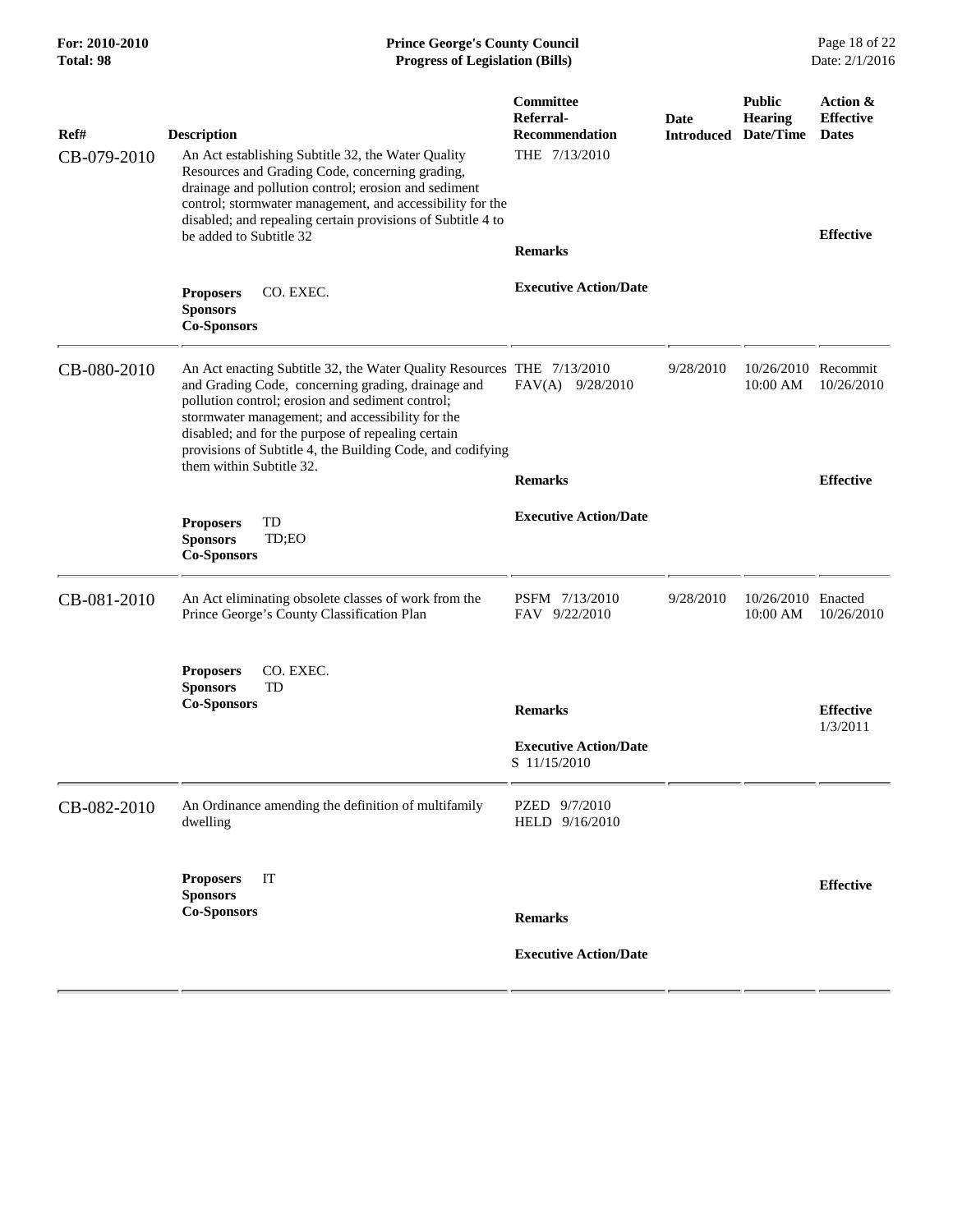| Ref#        | <b>Description</b>                                                                                                                                                             | Committee<br>Referral-<br><b>Recommendation</b>         | <b>Date</b><br><b>Introduced</b> | <b>Public</b><br><b>Hearing</b><br>Date/Time | Action &<br><b>Effective</b><br><b>Dates</b> |
|-------------|--------------------------------------------------------------------------------------------------------------------------------------------------------------------------------|---------------------------------------------------------|----------------------------------|----------------------------------------------|----------------------------------------------|
| CB-083-2010 | An Act concerning revitalization tax credits for the<br>purpose of increasing the maximum amount of eligible<br>improvements per dwelling unit for residential<br>improvements | PSFM 9/7/2010<br>C.O.W. 9/28/2010<br>NR 9/28/2010       | 9/28/2010                        | 10/26/2010 Enacted<br>10:00 AM               | 10/26/2010                                   |
|             | EO<br><b>Proposers</b><br><b>Sponsors</b><br>EO<br><b>Co-Sponsors</b>                                                                                                          | <b>Remarks</b>                                          |                                  |                                              | <b>Effective</b><br>1/3/2011                 |
|             |                                                                                                                                                                                | <b>Executive Action/Date</b><br>S 11/15/2010            |                                  |                                              |                                              |
| CB-084-2010 | An Act establishing the homestead property tax credit for PSFM 9/7/2010<br>the County property tax for the taxable year beginning<br>July 1, 2011, as required by State Law    | FAV 9/22/2010                                           | 9/28/2010                        | 10/26/2010 Enacted<br>10:00 AM               | 10/26/2010                                   |
|             | CO. EXEC.<br><b>Proposers</b><br>TD;CE<br><b>Sponsors</b><br><b>Co-Sponsors</b>                                                                                                | <b>Remarks</b>                                          |                                  |                                              | <b>Effective</b><br>1/3/2011                 |
|             |                                                                                                                                                                                | <b>Executive Action/Date</b><br>S 11/15/2010            |                                  |                                              |                                              |
| CB-085-2010 | An Act amending the definitions of farm animal and<br>livestock and generally relating to animal control.                                                                      | C.O.W. 9/21/2010<br>THE 9/21/2010<br>$FAV(A)$ 9/22/2010 | 9/28/2010                        | 10/26/2010 Enacted<br>10:00 AM               | 10/26/2010                                   |
|             | <b>SHD</b><br><b>Proposers</b><br>SHD;TD<br><b>Sponsors</b><br><b>Co-Sponsors</b>                                                                                              |                                                         |                                  |                                              | <b>Effective</b>                             |
|             |                                                                                                                                                                                | <b>Remarks</b>                                          |                                  |                                              | 1/3/2011                                     |
|             |                                                                                                                                                                                | <b>Executive Action/Date</b><br>S 11/15/2010            |                                  |                                              |                                              |
| CB-086-2010 | An Act concerning Agricultural Industry for the purpose<br>of amending and adding to the Right to Farm provision<br>and generally regarding agriculture.                       | C.O.W. 9/21/2010<br>THE 9/21/2010<br>HELD 9/22/2010     |                                  |                                              |                                              |
|             | <b>SHD</b><br><b>Proposers</b><br><b>Sponsors</b>                                                                                                                              |                                                         |                                  |                                              | <b>Effective</b>                             |
|             | <b>Co-Sponsors</b>                                                                                                                                                             | <b>Remarks</b>                                          |                                  |                                              |                                              |
|             |                                                                                                                                                                                | <b>Executive Action/Date</b>                            |                                  |                                              |                                              |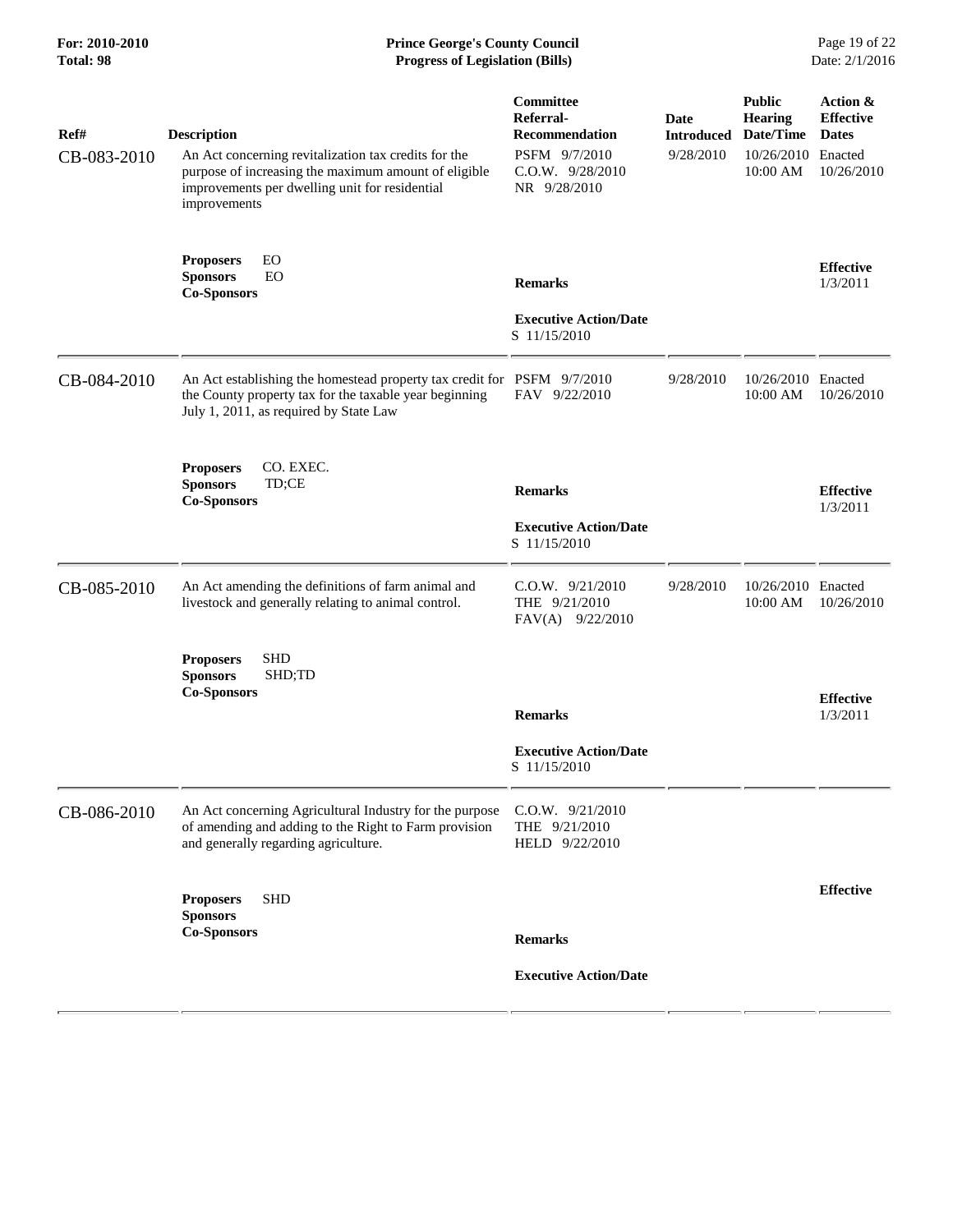| Ref#<br>CB-087-2010 | <b>Description</b><br>An Act amending the definition of agriculture and<br>generally relating to agriculture.                                                                                                       | <b>Committee</b><br>Referral-<br>Recommendation<br>$C.0.W.$ $9/21/2010$<br>THE $9/21/2010$<br>HELD 9/22/2010 | Date<br><b>Introduced</b> | <b>Public</b><br><b>Hearing</b><br>Date/Time | Action &<br><b>Effective</b><br><b>Dates</b> |
|---------------------|---------------------------------------------------------------------------------------------------------------------------------------------------------------------------------------------------------------------|--------------------------------------------------------------------------------------------------------------|---------------------------|----------------------------------------------|----------------------------------------------|
|                     | <b>SHD</b><br><b>Proposers</b><br><b>Sponsors</b><br><b>Co-Sponsors</b>                                                                                                                                             |                                                                                                              |                           |                                              | <b>Effective</b>                             |
|                     |                                                                                                                                                                                                                     | <b>Remarks</b>                                                                                               |                           |                                              |                                              |
|                     |                                                                                                                                                                                                                     | <b>Executive Action/Date</b>                                                                                 |                           |                                              |                                              |
| CB-088-2010         | An Act concerning the issuance and sale of General<br>Obligation Stormwater Management Bonds in an amount FAV 9/22/2010<br>not to exceed Thirty-Eight Million Nine Hundred Sixty<br>Thousand Dollars (\$38,960,000) | PSFM 9/21/2010                                                                                               | 9/28/2010                 | 10/26/2010 Enacted<br>10:00 AM               | 10/26/2010                                   |
|                     | CO. EXEC.<br><b>Proposers</b><br><b>Sponsors</b><br><b>CE</b><br><b>Co-Sponsors</b>                                                                                                                                 | <b>Remarks</b><br><b>Executive Action/Date</b>                                                               |                           |                                              | <b>Effective</b><br>1/3/2011                 |
|                     |                                                                                                                                                                                                                     | S 11/15/2010                                                                                                 |                           |                                              |                                              |
| CB-089-2010         | An Act approving a multi-year Lease Financing<br>Agreement for the lease/purchase of Snow Removal<br>Equipment and Fire/EMS Ambulances                                                                              | PSFM 9/21/2010<br>FAV 9/22/2010                                                                              | 9/28/2010                 | 10/26/2010 Enacted<br>$10:00$ AM             | 10/26/2010                                   |
|                     | CO. EXEC.<br><b>Proposers</b><br><b>Sponsors</b><br>CE;IT;MB;TD;SHD;EO<br><b>Co-Sponsors</b>                                                                                                                        | <b>Remarks</b>                                                                                               |                           |                                              | <b>Effective</b><br>1/3/2011                 |
|                     |                                                                                                                                                                                                                     | <b>Executive Action/Date</b><br>S 11/15/2010                                                                 |                           |                                              |                                              |
| CB-090-2010         | An Act concerning the issuance and sale of General<br>Obligation Bonds in an amount not to exceed Seventy-Six FAV(A) 9/22/2010<br>Million Fifty Six Thousand Dollars (\$76,056,000)                                 | PSFM 9/21/2010                                                                                               | 9/28/2010                 | 10/26/2010 Enacted<br>10:00 AM               | 10/26/2010                                   |
|                     | <b>Proposers</b><br>CO. EXEC.<br><b>CE</b><br><b>Sponsors</b><br><b>Co-Sponsors</b>                                                                                                                                 | <b>Remarks</b>                                                                                               |                           |                                              | <b>Effective</b>                             |
|                     |                                                                                                                                                                                                                     | <b>Executive Action/Date</b><br>S 11/15/2010                                                                 |                           |                                              | 1/3/2011                                     |
| CB-091-2010         | An Act amending the definition of agriculture and<br>generally relating to agriculture.                                                                                                                             | $C.0.W.$ $9/21/2010$<br>PZED 9/21/2010<br>HELD 9/22/2010                                                     |                           |                                              |                                              |
|                     | <b>Proposers</b><br>SHD;MB<br><b>Sponsors</b><br>Co-Sponsors                                                                                                                                                        |                                                                                                              |                           |                                              | <b>Effective</b>                             |
|                     |                                                                                                                                                                                                                     | <b>Remarks</b>                                                                                               |                           |                                              |                                              |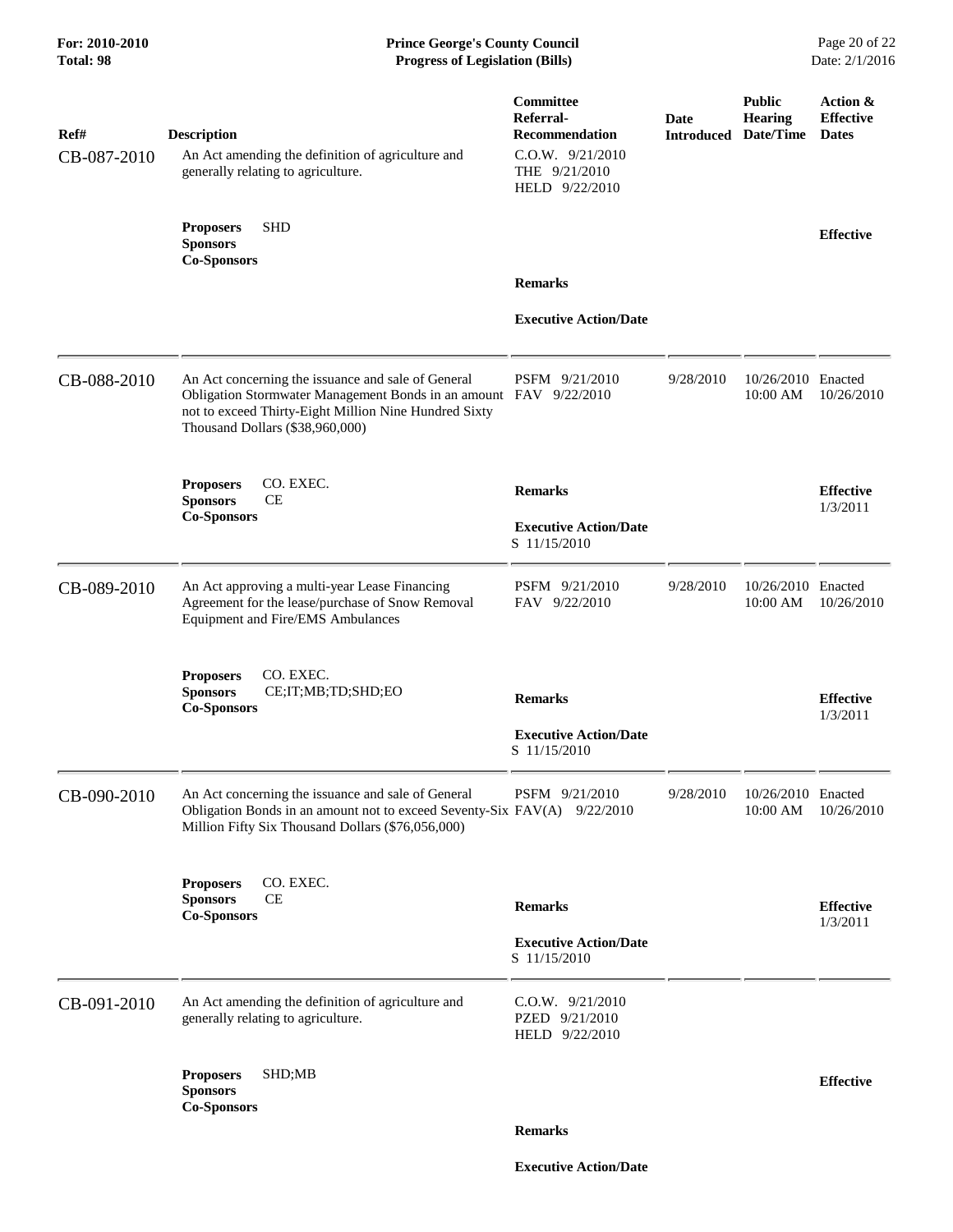**For: 2010-2010 Prince George's County Council** Page 21 of 22<br> **Prince George's County Council** Page 21 of 22<br> **Progress of Legislation (Bills)** Date: 2/1/2016 **Total: 98 Progress of Legislation (Bills)** 

| Ref#        | <b>Description</b>                                                                                                                                                                                                                                                                                                                                                                                                                                                                                                                                                                                                                                                   | Committee<br>Referral-<br><b>Recommendation</b>                | Date<br><b>Introduced</b> | <b>Public</b><br><b>Hearing</b><br>Date/Time | Action &<br><b>Effective</b><br><b>Dates</b> |
|-------------|----------------------------------------------------------------------------------------------------------------------------------------------------------------------------------------------------------------------------------------------------------------------------------------------------------------------------------------------------------------------------------------------------------------------------------------------------------------------------------------------------------------------------------------------------------------------------------------------------------------------------------------------------------------------|----------------------------------------------------------------|---------------------------|----------------------------------------------|----------------------------------------------|
| CB-092-2010 | An Ordinance amending the definitions of agriculture and PZED 9/21/2010<br>agritourism; adding definitions for equine activities and<br>equine facility, and permitting these uses in certain<br>residential zones and generally relating to these uses.                                                                                                                                                                                                                                                                                                                                                                                                             | $C.0.W.$ $9/21/2010$<br>FAV(A) 9/22/2010                       | 9/28/2010                 | 10/26/2010 Enacted<br>10:00 AM               | 10/26/2010                                   |
|             | SHD;MB<br><b>Proposers</b><br><b>Sponsors</b><br>SHD;MB;TK;TD;CE<br><b>Co-Sponsors</b>                                                                                                                                                                                                                                                                                                                                                                                                                                                                                                                                                                               | <b>Remarks</b><br><b>Executive Action/Date</b>                 |                           |                                              | <b>Effective</b><br>12/13/2010               |
| CB-093-2010 | An Ordinance amending the regulations for townhouses<br>in the M-X-T Zone under certain circumstances.                                                                                                                                                                                                                                                                                                                                                                                                                                                                                                                                                               | PZED 9/28/2010<br>FAV 10/6/2010                                | 9/28/2010                 | 10/26/2010 Enacted<br>10:00 AM               | 10/26/2010                                   |
|             | IT<br><b>Proposers</b><br>IT<br><b>Sponsors</b><br><b>Co-Sponsors</b>                                                                                                                                                                                                                                                                                                                                                                                                                                                                                                                                                                                                | <b>Remarks</b><br><b>Executive Action/Date</b>                 |                           |                                              | <b>Effective</b><br>12/13/2010               |
| CB-094-2010 | An Ordinance for the purpose of permitting Country Inns PZED 9/28/2010<br>in the L-A-C Zone under certain circumstances                                                                                                                                                                                                                                                                                                                                                                                                                                                                                                                                              | 10/6/2010<br>FAV                                               | 9/28/2010                 | 10/26/2010 Enacted<br>10:00 AM               | 10/26/2010                                   |
|             | <b>Proposers</b><br>SHD<br><b>SHD</b><br><b>Sponsors</b><br><b>Co-Sponsors</b>                                                                                                                                                                                                                                                                                                                                                                                                                                                                                                                                                                                       | <b>Remarks</b><br><b>Executive Action/Date</b>                 |                           |                                              | <b>Effective</b><br>12/13/2010               |
| CB-095-2010 | An Act concerning the issuance the Issuance of Special<br>Obligation Tax Increment Financing Bonds for<br>Woodmore Towne Centre Development District for the<br>purpose of providing that special obligation tax increment<br>financing bonds may be issued under the provisions of<br>this Act, Sections 12-201 through 12-213 of the<br>Economic Development Article of the Annotated Code of Remarks<br>Maryland, as amended (the "Tax Increment Financing<br>Act"), and CR-85-2009 of the County Council of Prince<br>George's County, Maryland (the "Formation"<br>Resolution") in an aggregate principal amount of<br>Seventeen Million Dollars (\$17,000,000) | NR 10/20/2010<br><b>Executive Action/Date</b><br>US 11/29/2010 | 9/28/2010                 | 10/26/2010 Enacted<br>10:00 AM               | 10/26/2010<br><b>Effective</b><br>1/14/2011  |
|             | AH<br><b>Proposers</b><br><b>Sponsors</b><br>AH<br><b>Co-Sponsors</b>                                                                                                                                                                                                                                                                                                                                                                                                                                                                                                                                                                                                |                                                                |                           |                                              |                                              |